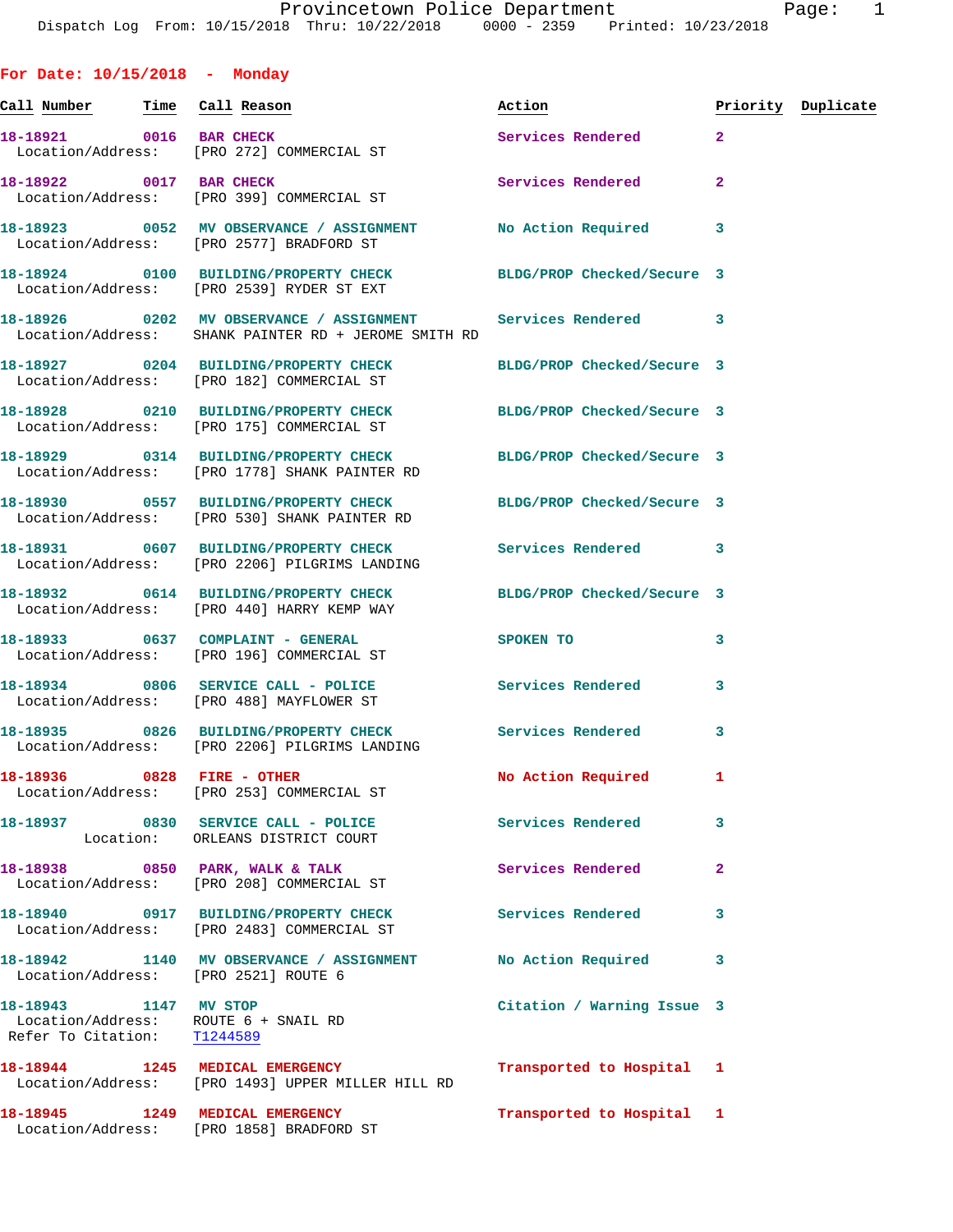|                                                                  | 18-18946 1354 MEDICAL EMERGENCY<br>Location/Address: [PRO 2559] COMMERCIAL ST                                     | Transported to Hospital 1  |                         |
|------------------------------------------------------------------|-------------------------------------------------------------------------------------------------------------------|----------------------------|-------------------------|
| 18-18947 1406 MV DISABLED                                        | Location/Address: [PRO 2163] COMMERCIAL ST                                                                        | No Action Required 2       |                         |
| Location/Address: [PRO 569] WINSLOW ST                           | 18-18950 1451 SERVICE CALL - POLICE                                                                               | Services Rendered 3        |                         |
|                                                                  | 18-18951 1616 BUILDING/PROPERTY CHECK<br>Location/Address: [PRO 2540] RACE POINT RD                               | BLDG/PROP Checked/Secure 3 |                         |
| Location/Address: TIN PAN ALLEY RD                               | 18-18952 1616 BUILDING/PROPERTY CHECK BLDG/PROP Checked/Secure 3                                                  |                            |                         |
|                                                                  | 18-18954 1658 ASSIST DEPARTMENT / MUTUAL AID Services Rendered<br>Location/Address: [PRO 542] SHANK PAINTER RD    |                            | 3                       |
| 18-18955 1731 LOST PROPERTY                                      | Location: [PRO 3431] LOPES SQUARE                                                                                 | <b>Services Rendered</b>   | 3                       |
|                                                                  | 18-18956 2128 BUILDING/PROPERTY CHECK<br>Location/Address: [PRO 1778] SHANK PAINTER RD                            | BLDG/PROP Checked/Secure 3 |                         |
| 18-18958 2347 ALARM - GENERAL<br>Location/Address: COMMERCIAL ST |                                                                                                                   | False Alarm                | $\mathbf{1}$            |
| For Date: $10/16/2018$ - Tuesday                                 |                                                                                                                   |                            |                         |
|                                                                  | 18-18959 0024 MV OBSERVANCE / ASSIGNMENT Services Rendered 3<br>Location/Address: BRADFORD ST + RYDER ST          |                            |                         |
| 18-18960 0036 GENERAL INFO                                       | Location/Address: [PRO 542] SHANK PAINTER RD                                                                      | Services Rendered 3        |                         |
|                                                                  | 18-18961 0103 PARK, WALK & TALK<br>Location/Address: [PRO 105] COMMERCIAL ST                                      | Services Rendered          | $\mathbf{2}$            |
|                                                                  | 18-18962 0109 BUILDING/PROPERTY CHECK BLDG/PROP Checked/Secure 3<br>Location/Address: [PRO 2490] PROVINCELANDS RD |                            |                         |
|                                                                  | 18-18963 0122 MV OBSERVANCE / ASSIGNMENT Services Rendered 3<br>Location/Address: [PRO 94] BRADFORD ST            |                            |                         |
|                                                                  | 18-18964 0157 BUILDING/PROPERTY CHECK<br>Location/Address: [PRO 2898] JEROME SMITH RD                             | <b>Services Rendered</b>   | $\overline{\mathbf{3}}$ |
|                                                                  | 18-18965 0207 BUILDING/PROPERTY CHECK<br>Location/Address: [PRO 3259] MACMILLAN WHARF                             | BLDG/PROP Checked/Secure 3 |                         |
|                                                                  | 18-18966 0259 BUILDING/PROPERTY CHECK<br>Location/Address: [PRO 2483] COMMERCIAL ST                               | <b>Services Rendered</b>   | 3                       |
|                                                                  | 18-18967 0308 BUILDING/PROPERTY CHECK<br>Location/Address: [PRO 2977] COMMERCIAL ST                               | BLDG/PROP Checked/Secure 3 |                         |
|                                                                  | 18-18968 0333 SUSPICIOUS ACTIVITY<br>Location/Address: [PRO 3947] BRADFORD ST                                     | Services Rendered          | $\mathbf{2}$            |
| 18-18969 0428 HAZARDS<br>Location/Address: PEARL ST              |                                                                                                                   | Services Rendered          | $\mathbf{2}$            |
| 18-18970 0430 HAZARDS                                            | Location/Address: BRADFORD ST + WINTHROP ST                                                                       | Services Rendered          | $\mathbf{2}$            |
|                                                                  | 18-18973 0453 SUSPICIOUS ACTIVITY<br>Location/Address: [PRO 3430] COMMERCIAL ST                                   | Services Rendered          | $\mathbf{2}$            |
|                                                                  | 18-18974 0742 BUILDING/PROPERTY CHECK                                                                             | <b>Services Rendered</b>   | 3                       |
|                                                                  |                                                                                                                   |                            |                         |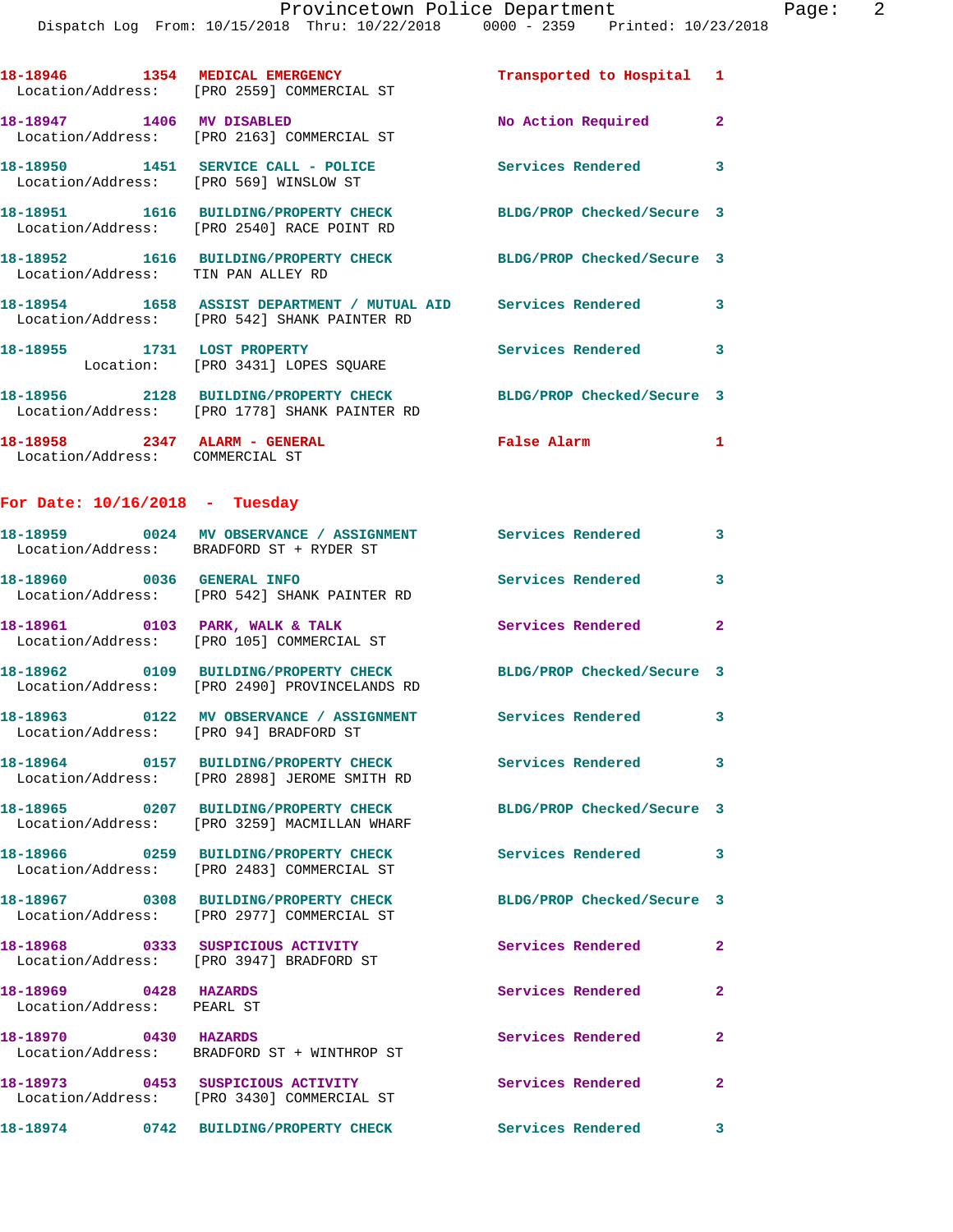|                                                                                              | Provincetown Police Department<br>Dispatch Log From: 10/15/2018 Thru: 10/22/2018 0000 - 2359 Printed: 10/23/2018   |                            |              |
|----------------------------------------------------------------------------------------------|--------------------------------------------------------------------------------------------------------------------|----------------------------|--------------|
|                                                                                              | Location/Address: [PRO 2977] COMMERCIAL ST                                                                         |                            |              |
| 18-18975 0756 HAZARDS                                                                        | Location/Address: [PRO 2521] ROUTE 6                                                                               | Referred to Other Agency 2 |              |
| 18-18976 0807 AT SCHOOL                                                                      | Location/Address: [PRO 569] WINSLOW ST                                                                             | <b>Services Rendered</b>   | 3            |
| 18-18977 0807 MV STOP<br>Refer To Citation: 18-1132-CN                                       | Location/Address: [PRO 4025] BRADFORD ST                                                                           | <b>VERBAL WARNING</b>      | 3            |
| 18-18981 0839 AT COURT                                                                       | Location/Address: [ORL 1] ROCK HARBOR RD                                                                           | <b>Services Rendered</b>   | 3            |
|                                                                                              | 18-18980 0842 MV OBSERVANCE / ASSIGNMENT Services Rendered<br>Location/Address: BRADFORD ST + HOWLAND ST           |                            | 3            |
| 18-18982 0843 MV STOP<br>Refer To Citation: 18-1133-CN                                       | Location/Address: [PRO 357] COMMERCIAL ST                                                                          | <b>VERBAL WARNING</b>      | 3            |
| 18-18984 0855 MV STOP<br>Location/Address: [PRO 2513] ROUTE 6<br>Refer To Citation: T1244590 |                                                                                                                    | Citation / Warning Issue 3 |              |
|                                                                                              | 18-18985 0858 PARK, WALK & TALK<br>Location/Address: [PRO 3405] COMMERCIAL ST                                      | <b>Services Rendered</b>   | $\mathbf{2}$ |
| Location/Address: [PRO 2521] ROUTE 6                                                         | 18-18983 0905 MV OBSERVANCE / ASSIGNMENT Services Rendered                                                         |                            | 3            |
|                                                                                              | 18-18988 1002 BUILDING/PROPERTY CHECK<br>Location/Address: [PRO 2490] PROVINCELANDS RD                             | <b>Services Rendered</b>   | 3            |
|                                                                                              | 18-18991 1004 MEDICAL EMERGENCY<br>Location/Address: [PRO 577] WINTHROP ST                                         | Transported to Hospital    | 1            |
|                                                                                              | 18-18989 1013 BUILDING/PROPERTY CHECK<br>Location/Address: [PRO 3259] MACMILLAN WHARF                              | <b>Services Rendered</b>   | 3            |
| 18-18990 1017 PARK, WALK & TALK                                                              | Location/Address: [PRO 526] RYDER ST EXT                                                                           | Services Rendered          | $\mathbf{2}$ |
|                                                                                              | 18-18992 1033 BUILDING/PROPERTY CHECK Services Rendered<br>Location/Address: [PRO 2483] COMMERCIAL ST              |                            | 3            |
| 18-18994 1037 BIKE FOUND                                                                     | Location/Address: [PRO 816] COMMERCIAL ST                                                                          | Services Rendered          | $\mathbf{2}$ |
|                                                                                              | 18-18996 1043 PARK, WALK & TALK<br>Location/Address: [PRO 537] SHANK PAINTER RD                                    | Services Rendered          | $\mathbf{2}$ |
|                                                                                              | 18-18995 1055 BUILDING/PROPERTY CHECK<br>Location/Address: [PRO 2540] RACE POINT RD                                | Services Rendered          | 3            |
|                                                                                              | 18-18997 1105 MV OBSERVANCE / ASSIGNMENT Services Rendered<br>Location/Address: SHANK PAINTER RD + JEROME SMITH RD |                            | 3            |
|                                                                                              | 18-18999 1132 BUILDING/PROPERTY CHECK<br>Location/Address: [PRO 3259] MACMILLAN WHARF                              | BLDG/PROP Checked/Secure 3 |              |
|                                                                                              | 18-18998 1137 BUILDING/PROPERTY CHECK<br>Location/Address: [PRO 3430] COMMERCIAL ST                                | Services Rendered          | 3            |
|                                                                                              | 18-19000 1205 RECORDER SERVICE<br>Location/Address: [PRO 542] SHANK PAINTER RD                                     | <b>Services Rendered</b>   | 3            |
| 18-19001 1216 MV STOP                                                                        | Location/Address: [PRO 3456] RYDER ST EXT<br>Refer To Citation: R7274244                                           | Citation / Warning Issue 3 |              |

Page: 3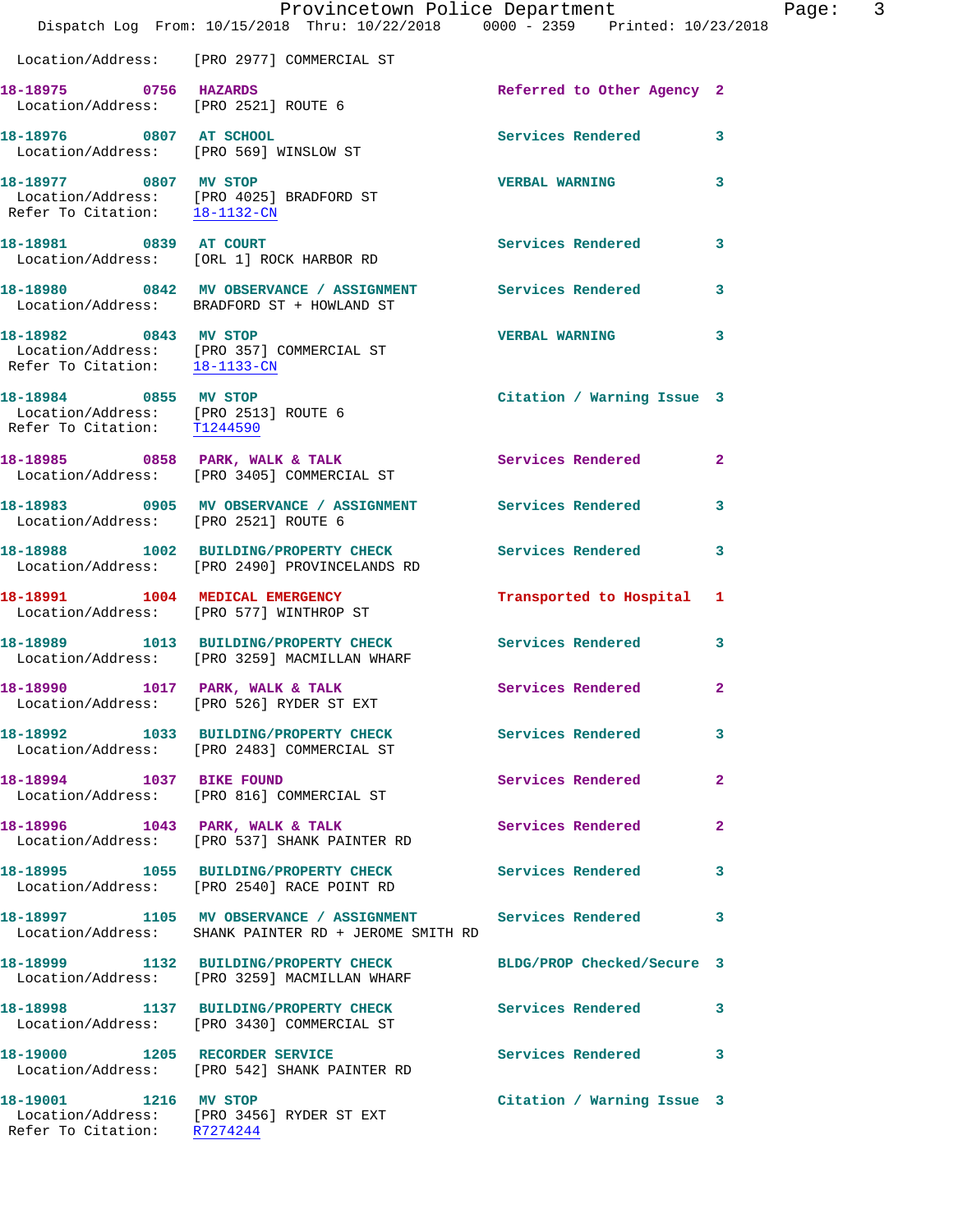Dispatch Log From: 10/15/2018 Thru: 10/22/2018 0000 - 2359 Printed: 10/23/2018

| Location/Address: ROUTE 6 + SNAIL RD | 18-19002 1330 MV OBSERVANCE / ASSIGNMENT Services Rendered                                                     |                            | 3            |   |
|--------------------------------------|----------------------------------------------------------------------------------------------------------------|----------------------------|--------------|---|
|                                      | 18-19004 1336 BUILDING/PROPERTY CHECK<br>Location/Address: [PRO 3287] ROUTE 6                                  | BLDG/PROP Checked/Secure 3 |              |   |
|                                      | 18-19005 1353 BUILDING/PROPERTY CHECK<br>Location/Address: [PRO 175] COMMERCIAL ST                             | BLDG/PROP Checked/Secure 3 |              |   |
|                                      | 18-19007 1353 BUILDING/PROPERTY CHECK<br>Location/Address: [PRO 182] COMMERCIAL ST                             | BLDG/PROP Checked/Secure 3 |              |   |
|                                      | 18-19006 1406 MV OBSERVANCE / ASSIGNMENT<br>Location/Address: SHANK PAINTER RD + COURT ST                      | Services Rendered          | 3            |   |
|                                      | 18-19008 1433 MEDICAL EMERGENCY<br>Location/Address: [PRO 440] HARRY KEMP WAY                                  | Transported to Hospital 1  |              |   |
|                                      | 18-19009 1456 AT SCHOOL<br>Location/Address: [PRO 569] WINSLOW ST                                              | Services Rendered          | 3            |   |
|                                      | 18-19010 1512 ALARM - FIRE<br>Location/Address: [PRO 3430] COMMERCIAL ST                                       | Services Rendered          | 1            |   |
| 18-19012 1618 MV VANDALISM           | Location/Address: [PRO 3086] COURT ST                                                                          | Services Rendered          | $\mathbf{2}$ | 1 |
|                                      | 18-19013 1720 MV STOLEN<br>Location/Address: [PRO 2181] SHIPS WAY RD                                           | <b>Services Rendered</b>   | 3            |   |
| 18-19014 1740 FOLLOW UP              | Location/Address: [PRO 2181] SHIPS WAY RD                                                                      | FOLLOW UP                  | 2            |   |
|                                      | 18-19015 1842 SERVICE CALL - FLIGHT COV Services Rendered<br>Location/Address: [PRO 516] RACE POINT RD         |                            | 3            |   |
|                                      | 18-19016 2312 MV OBSERVANCE / ASSIGNMENT Services Rendered<br>Location/Address: [PRO 2494] BRADFORD ST         |                            | 3            |   |
| For Date: $10/17/2018$ - Wednesday   |                                                                                                                |                            |              |   |
| 18-19018 0002 BAR CHECK              | Location/Address: [PRO 2737] COMMERCIAL ST                                                                     | Services Rendered          | $\mathbf{2}$ |   |
| 18-19019                             | 0024 PARK, WALK & TALK<br>Location/Address: [PRO 3870] COMMERCIAL ST                                           | Services Rendered          | 2            |   |
| Refer To Field Int: 18-34-FI         | 18-19020 0028 SUSPICIOUS ACTIVITY<br>Location: [PRO 3431] LOPES SQUARE                                         | Services Rendered          | 2            |   |
|                                      | 18-19021 0042 BUILDING/PROPERTY CHECK BLDG/PROP Checked/Secure 3<br>Location/Address: [PRO 1989] COMMERCIAL ST |                            |              |   |
|                                      | 18-19022 0101 BUILDING/PROPERTY CHECK Services Rendered<br>Location/Address: [PRO 3259] MACMILLAN WHARF        |                            | 3            |   |
|                                      | 18-19023 0106 MV OBSERVANCE / ASSIGNMENT Services Rendered<br>Location/Address: BRADFORD ST + HOWLAND ST       |                            | 3            |   |
|                                      | 18-19024 0118 MV OBSERVANCE / ASSIGNMENT Services Rendered<br>Location/Address: [PRO 530] SHANK PAINTER RD     |                            | 3            |   |
|                                      | 18-19025 0233 BUILDING/PROPERTY CHECK<br>Location/Address: [PRO 517] RACE POINT RD                             | BLDG/PROP Checked/Secure 3 |              |   |
|                                      | 18-19026 0244 BUILDING/PROPERTY CHECK BLDG/PROP Checked/Secure 3<br>Location/Address: [PRO 516] RACE POINT RD  |                            |              |   |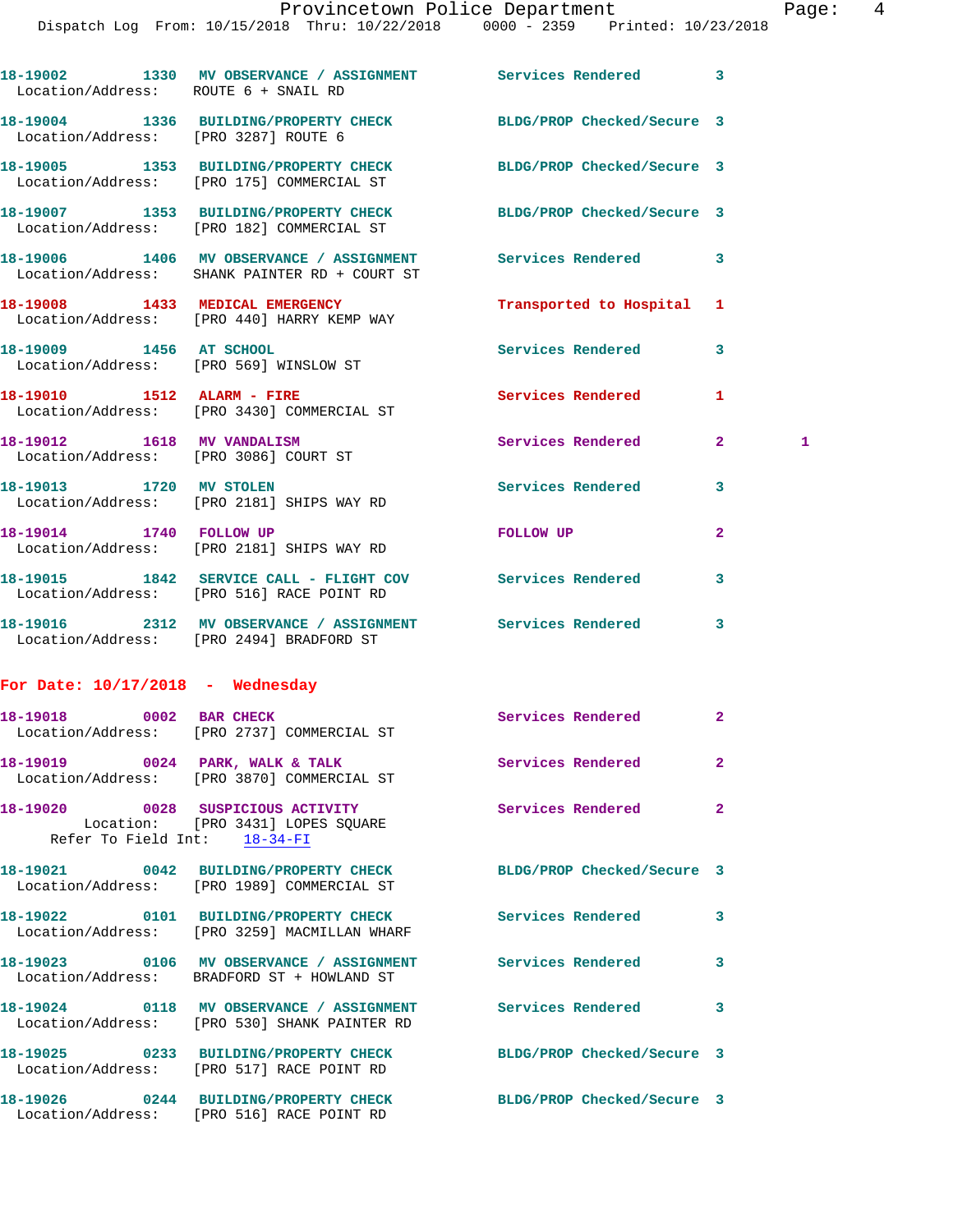|                                                                                                | Provincetown Police Department<br>Dispatch Log From: 10/15/2018 Thru: 10/22/2018 0000 - 2359 Printed: 10/23/2018    |                            |              |
|------------------------------------------------------------------------------------------------|---------------------------------------------------------------------------------------------------------------------|----------------------------|--------------|
| Location/Address: [PRO 3287] ROUTE 6                                                           | 18-19027 0248 BUILDING/PROPERTY CHECK BLDG/PROP Checked/Secure 3                                                    |                            |              |
|                                                                                                | 18-19028  0451  BUILDING/PROPERTY CHECK  BLDG/PROP Checked/Secure 3<br>Location/Address: [PRO 530] SHANK PAINTER RD |                            |              |
| Location/Address: [PRO 413] CONWELL ST                                                         | 18-19030 0514 BUILDING/PROPERTY CHECK BLDG/PROP Checked/Secure 3                                                    |                            |              |
| Location/Address: ROUTE 6 + HOWLAND ST                                                         | 18-19029 0515 MV OBSERVANCE / ASSIGNMENT Services Rendered                                                          |                            | 3            |
|                                                                                                | 18-19031 0610 PARK, WALK & TALK 3 Services Rendered<br>Location: [PRO 3431] LOPES SQUARE                            |                            | $\mathbf{2}$ |
| 18-19032 0702 ANIMAL CALL                                                                      | Location/Address: [PRO 3296] SHANK PAINTER RD                                                                       | <b>Services Rendered</b>   | $\mathbf{2}$ |
|                                                                                                | 18-19033 0800 SERVICE CALL - POLICE Services Rendered<br>Location/Address: [PRO 569] WINSLOW ST                     |                            | 3            |
|                                                                                                | 18-19034 0802 SERVICE CALL - POLICE Services Rendered<br>Location/Address: [PRO 542] SHANK PAINTER RD               |                            | 3            |
| 18-19035 0808 MV COMPLAINT<br>Location/Address: POINT ST                                       |                                                                                                                     | Services Rendered          | $\mathbf{2}$ |
| 18-19038 0911 MV HIT & RUN<br>Location/Address: [WEL] ROUTE 6                                  |                                                                                                                     | Referred to Other Agency 2 |              |
|                                                                                                |                                                                                                                     |                            | 3            |
|                                                                                                | 18-19039 0936 MEDICAL EMERGENCY<br>Location/Address: [PRO 1636] BROWNE ST                                           | Transported to Hospital    | 1            |
|                                                                                                | 18-19041 1029 PARK, WALK & TALK<br>Location/Address: [PRO 537] SHANK PAINTER RD                                     | <b>Services Rendered</b>   | $\mathbf{2}$ |
| 18-19042 1041 PET PANTRY                                                                       | Location/Address: [PRO 2474] BRADFORD ST                                                                            | Services Rendered          | 3            |
|                                                                                                | 18-19043 1134 PARK, WALK & TALK<br>Location/Address: [PRO 173] COMMERCIAL ST                                        | Services Rendered          | $\mathbf{2}$ |
| 18-19044 1200 MV STOP<br>Location/Address: [PRO 2518] ROUTE 6<br>Refer To Citation: T1244420   |                                                                                                                     | Citation / Warning Issue 3 |              |
|                                                                                                | 18-19045 1206 SERVICE CALL - POLICE<br>Location/Address: [PRO 3296] SHANK PAINTER RD                                | Services Rendered          | 3.           |
| 18-19046 1208 MV STOP<br>Location/Address: [PRO 2518] ROUTE 6<br>Refer To Citation: 18-1134-CN |                                                                                                                     | <b>VERBAL WARNING</b>      | 3            |
| Location/Address: [PRO 2513] ROUTE 6                                                           | 18-19047               1217    MV OBSERVANCE  /  ASSIGNMENT                Services Rendered                        |                            | 3            |
|                                                                                                | 18-19048 1244 PARK, WALK & TALK<br>Location/Address: [PRO 3870] COMMERCIAL ST                                       | <b>Services Rendered</b>   | $\mathbf{2}$ |
| Location/Address: [PRO 2519] ROUTE 6                                                           | 18-19049 1244 MV OBSERVANCE / ASSIGNMENT Services Rendered                                                          |                            | 3            |
| 18-19050 1258 MV STOP<br>Refer To Citation: T1244575                                           | Location/Address: [PRO 3670] SHANK PAINTER RD                                                                       | Citation / Warning Issue 3 |              |
| 18-19051 1310 MV STOP                                                                          |                                                                                                                     | <b>VERBAL WARNING</b>      | 3            |

Location/Address: [PRO 3966] SHANK PAINTER RD

Page: 5<br>18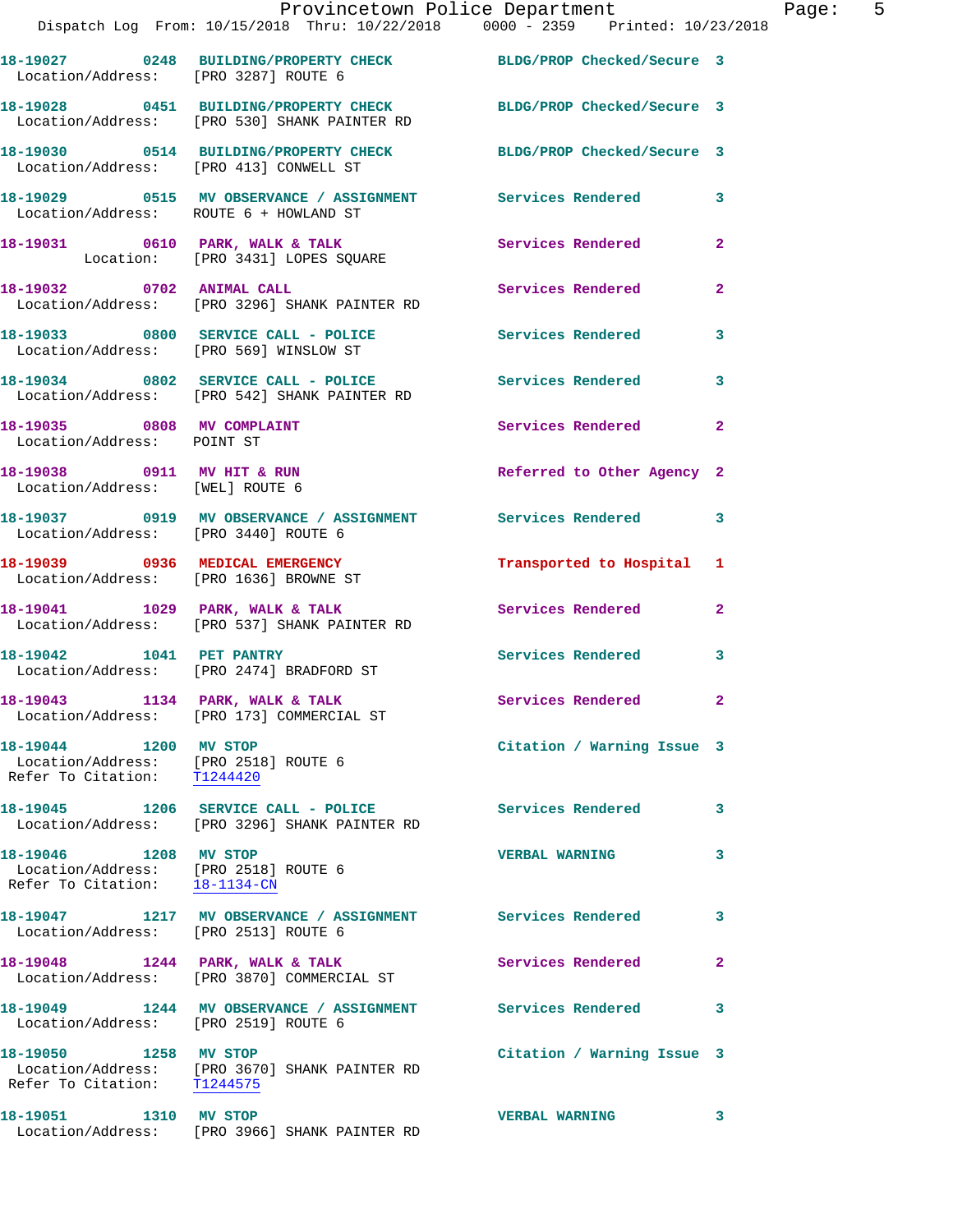18-19054 1340 PARK, WALK & TALK **Services Rendered** 2 Location/Address: [PRO 488] MAYFLOWER ST **18-19056 1404 BIKES TAGGED Services Rendered 2**  Location/Address: [PRO 1459] COMMERCIAL ST **18-19057 1453 SCHOOL Services Rendered 3**  Location/Address: [PRO 569] WINSLOW ST

**18-19059 1535 BUILDING/PROPERTY CHECK BLDG/PROP Checked/Secure 3**  Location/Address: [PRO 3259] MACMILLAN WHARF **18-19062 1643 HARASSMENT / THREATS SPOKEN TO 2** 

**18-19061 1647 BUILDING/PROPERTY CHECK Services Rendered 3**  Location/Address: [PRO 2493] BRADFORD ST

**18-19063 1749 HAZARDS Removed Hazard 2**  Location/Address: [PRO 3271] BRADFORD ST

Location/Address: [PRO 105] COMMERCIAL ST

**18-19064 1758 FOLLOW UP No Action Required 2**  Location/Address: [PRO 352] COMMERCIAL ST

**18-19066 1830 MV OBSERVANCE / ASSIGNMENT Services Rendered 3**  Location/Address: [PRO 3737] BRADFORD ST

**18-19068 1845 HAZARDS Services Rendered 2 3**  Location/Address: SHANK PAINTER RD + BRADFORD ST

**18-19069 1856 ALARM - FIRE False Alarm 1**  Location/Address: [PRO 515] RACE POINT RD

**18-19070 2046 FOLLOW UP SPOKEN TO 2**  Location/Address: [PRO 2568] COMMERCIAL ST

**18-19071 2126 BUILDING/PROPERTY CHECK BLDG/PROP Checked/Secure 3**  Location/Address: [PRO 530] SHANK PAINTER RD

**18-19073 2155 BUILDING/PROPERTY CHECK BLDG/PROP Checked/Secure 3**  Location/Address: [PRO 182] COMMERCIAL ST

**18-19072 2157 BUILDING/PROPERTY CHECK Services Rendered 3**  Location/Address: [PRO 2494] BRADFORD ST

**18-19074 2222 BUILDING/PROPERTY CHECK Services Rendered 3**  Location/Address: [PRO 3259] MACMILLAN WHARF

Location/Address: BRADFORD ST + HIGH POLE HILL

**18-19075 2322 MEDICAL EMERGENCY Services Rendered 1**  Location/Address: [PRO 1219] WILLOW DR

## **For Date: 10/18/2018 - Thursday**

| 18-19076<br>Location/Address: | 0002 | <b>BUILDING/PROPERTY CHECK</b><br>[PRO 488] MAYFLOWER ST | BLDG/PROP Checked/Secure 3 |  |
|-------------------------------|------|----------------------------------------------------------|----------------------------|--|
| 18-19077<br>Location/Address: | 0010 | <b>BUILDING/PROPERTY CHECK</b><br>FPRO 5691 WINSLOW ST   | BLDG/PROP Checked/Secure 3 |  |
| 18-19078                      | 0054 | MV OBSERVANCE / ASSIGNMENT                               | Services Rendered          |  |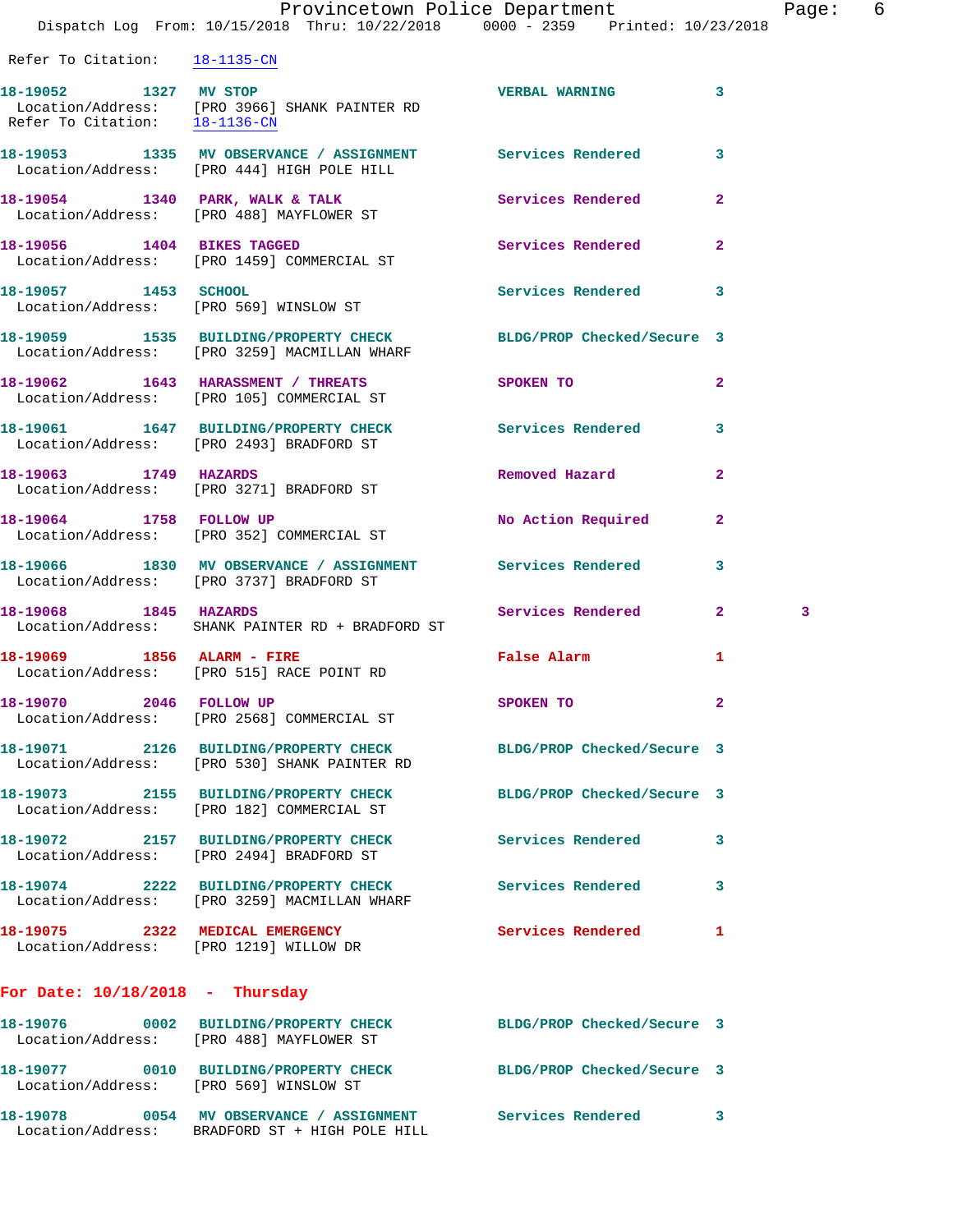|                                                                                                | 18-19079 0110 BUILDING/PROPERTY CHECK BLDG/PROP Checked/Secure 3<br>Location/Address: [PRO 2898] JEROME SMITH RD   |                            |                   |
|------------------------------------------------------------------------------------------------|--------------------------------------------------------------------------------------------------------------------|----------------------------|-------------------|
|                                                                                                | 18-19082 0115 BUILDING/PROPERTY CHECK BLDG/PROP Checked/Secure 3<br>Location/Address: [PRO 2483] COMMERCIAL ST     |                            |                   |
|                                                                                                | 18-19083 0143 BUILDING/PROPERTY CHECK BLDG/PROP Checked/Secure 3<br>Location/Address: [PRO 3033] COMMERCIAL ST     |                            |                   |
|                                                                                                | 18-19081 0155 BUILDING/PROPERTY CHECK<br>Location/Address: [PRO 2483] COMMERCIAL ST                                | BLDG/PROP Checked/Secure 3 |                   |
|                                                                                                | 18-19084 0201 BUILDING/PROPERTY CHECK BLDG/PROP Checked/Secure 3<br>Location/Address: [PRO 182] COMMERCIAL ST      |                            |                   |
|                                                                                                | 18-19085 0212 BUILDING/PROPERTY CHECK BLDG/PROP Checked/Secure 3<br>Location/Address: [PRO 175] COMMERCIAL ST      |                            |                   |
| Location/Address: [PRO 2513] ROUTE 6                                                           | 18-19086 0223 MV OBSERVANCE / ASSIGNMENT Services Rendered                                                         |                            | 3                 |
| Location/Address: [PRO 80] CARVER ST                                                           | 18-19087  0235  SUSPICIOUS ACTIVITY                                                                                | FOLLOW UP                  | $\mathbf{2}$<br>1 |
|                                                                                                | 18-19088 0433 BUILDING/PROPERTY CHECK BLDG/PROP Checked/Secure 3<br>Location/Address: [PRO 75] CAPTAIN BERTIES WAY |                            |                   |
|                                                                                                | 18-19089 0445 PARK, WALK & TALK<br>Location/Address: [PRO 539] SHANK PAINTER RD                                    | Services Rendered          | $\mathbf{2}$      |
| 18-19090 0609 HAZARDS                                                                          | Location/Address: [PRO 1284] BRADFORD ST                                                                           | Services Rendered          | $\mathbf{2}$      |
|                                                                                                | 18-19091 0717 POWER OUTAGE<br>Location/Address: [PRO 542] SHANK PAINTER RD                                         | <b>No Action Required</b>  | 3                 |
| 18-19092 0804 AT SCHOOL                                                                        | Location/Address: [PRO 569] WINSLOW ST                                                                             | <b>Services Rendered</b>   | 3                 |
| 18-19094 0833 MV STOP<br>Location/Address: [PRO 521] ROUTE 6<br>Refer To Citation: 18-1137-CN  |                                                                                                                    | <b>VERBAL WARNING</b>      | 3                 |
|                                                                                                | 18-19095 0837 PARK, WALK & TALK<br>Location/Address: [PRO 488] MAYFLOWER ST                                        | Services Rendered          | 2                 |
| 18-19096 0849 KEEP THE PEACE                                                                   | Location/Address: [PRO 3343] SEASHORE PARK DR                                                                      | Services Rendered          | $\mathbf{2}$      |
| Location/Address: [PRO 3287] ROUTE 6                                                           | 18-19097 0915 BUILDING/PROPERTY CHECK BLDG/PROP Checked/Secure 3                                                   |                            |                   |
| 18-19098 0917 LOST WALLET                                                                      | Location/Address: [PRO 542] SHANK PAINTER RD                                                                       | Services Rendered          | 3                 |
| Location/Address: [PRO 3726] CARVER ST                                                         | 18-19099 0922 SUSPICIOUS ACTIVITY                                                                                  | Could Not Locate           | $\mathbf{2}$      |
| 18-19101 0946 BP CHECK                                                                         | Location/Address: [PRO 1892] SHANK PAINTER RD                                                                      | Services Rendered          | 1                 |
|                                                                                                | 18-19100 0949 MV OBSERVANCE / ASSIGNMENT Services Rendered<br>Location/Address: [PRO 444] HIGH POLE HILL           |                            | 3                 |
| Location/Address: [PRO 2521] ROUTE 6                                                           | 18-19102 1000 MV OBSERVANCE / ASSIGNMENT Services Rendered                                                         |                            | 3                 |
| 18-19103 1005 MV STOP<br>Location/Address: [PRO 2513] ROUTE 6<br>Refer To Citation: 18-1138-CN |                                                                                                                    | <b>VERBAL WARNING</b>      | 3                 |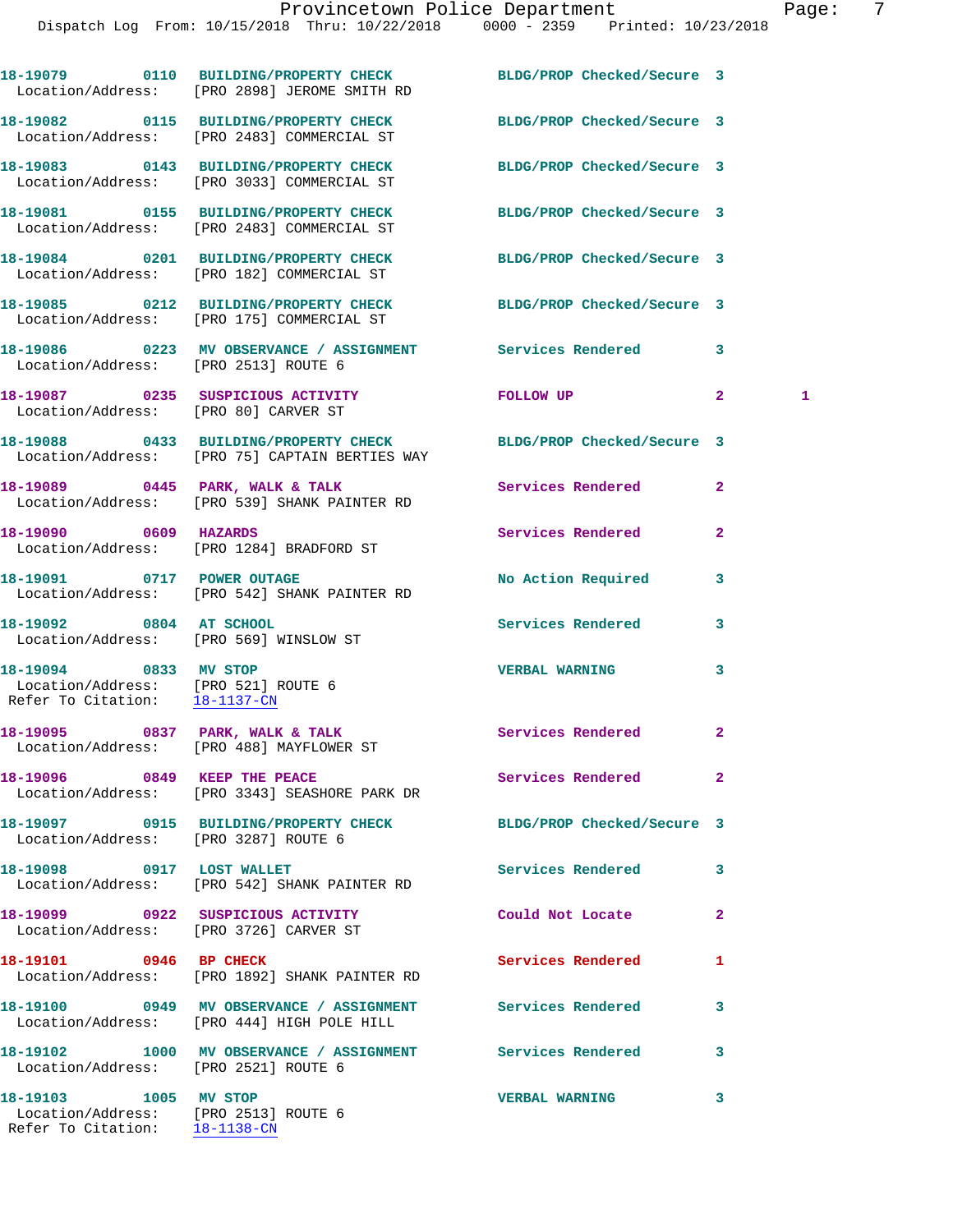**18-19104 1009 MV STOP Citation / Warning Issue 3**  Location/Address: [PRO 2513] ROUTE 6 Refer To Citation: T1244461 **18-19105 1016 MV STOP VERBAL WARNING 3**  Location/Address: [PRO 521] ROUTE 6 Refer To Citation: 18-1139-CN **18-19106 1023 MV STOP VERBAL WARNING 3**  Location/Address: [PRO 2518] ROUTE 6 Refer To Citation: 18-1140-CN **18-19107 1033 HAZARDS Services Rendered 2**  Location/Address: [PRO 1212] FRANKLIN ST **18-19108 1122 BUILDING/PROPERTY CHECK BLDG/PROP Checked/Secure 3**  Location/Address: [PRO 3259] MACMILLAN WHARF **18-19109 1149 MV OBSERVANCE / ASSIGNMENT Services Rendered 3**  Location/Address: SHANK PAINTER RD + BRADFORD ST **18-19111 1154 AT SCHOOL Services Rendered 3**  Location/Address: [PRO 569] WINSLOW ST **18-19110 1156 MV OBSERVANCE / ASSIGNMENT Services Rendered 3**  Location/Address: CONWELL ST + BRADFORD ST **18-19112 1204 BUILDING/PROPERTY CHECK BLDG/PROP Checked/Secure 3**  Location/Address: [PRO 175] COMMERCIAL ST **18-19113 1210 BUILDING/PROPERTY CHECK BLDG/PROP Checked/Secure 3**  Location/Address: [PRO 182] COMMERCIAL ST **18-19114 1231 MV STOP VERBAL WARNING 3**  Location/Address: [PRO 2521] ROUTE 6 Refer To Citation: 18-1141-CN **18-19115 1255 MV STOP Citation / Warning Issue 3**  Location/Address: [PRO 2521] ROUTE 6 Refer To Citation: T1244436 18-19116 1319 PARK, WALK & TALK **Services Rendered** 2 Location/Address: [PRO 488] MAYFLOWER ST **18-19117 1324 SERVICE CALL - POLICE Services Rendered 3**  Location/Address: [PRO 105] COMMERCIAL ST 18-19118 1331 MV COMPLAINT **18-19118** Services Rendered 2 Location/Address: [PRO 1296] BRADFORD ST **18-19119 1340 BUILDING/PROPERTY CHECK BLDG/PROP Checked/Secure 3**  Location/Address: [PRO 526] RYDER ST EXT **18-19120 1400 FOLLOW UP FOLLOW UP 2**  Location/Address: [PRO 3726] CARVER ST **18-19122 1507 ASSIST DEPARTMENT / MUTUAL AID Services Rendered 3**  Location/Address: [PRO 515] RACE POINT RD **18-19123 1537 FOLLOW UP FOLLOW UP 2**  Location/Address: [PRO 3343] SEASHORE PARK DR **18-19124 1553 BUILDING/PROPERTY CHECK Services Rendered 3**  Location/Address: [PRO 433] RYDER ST EXT **18-19125 1558 MV OBSERVANCE / ASSIGNMENT Services Rendered 3**  Location/Address: BRADFORD ST + STANDISH ST **18-19126 1600 ANIMAL CALL SPOKEN TO 2**  Location/Address: [PRO 75] CAPTAIN BERTIES WAY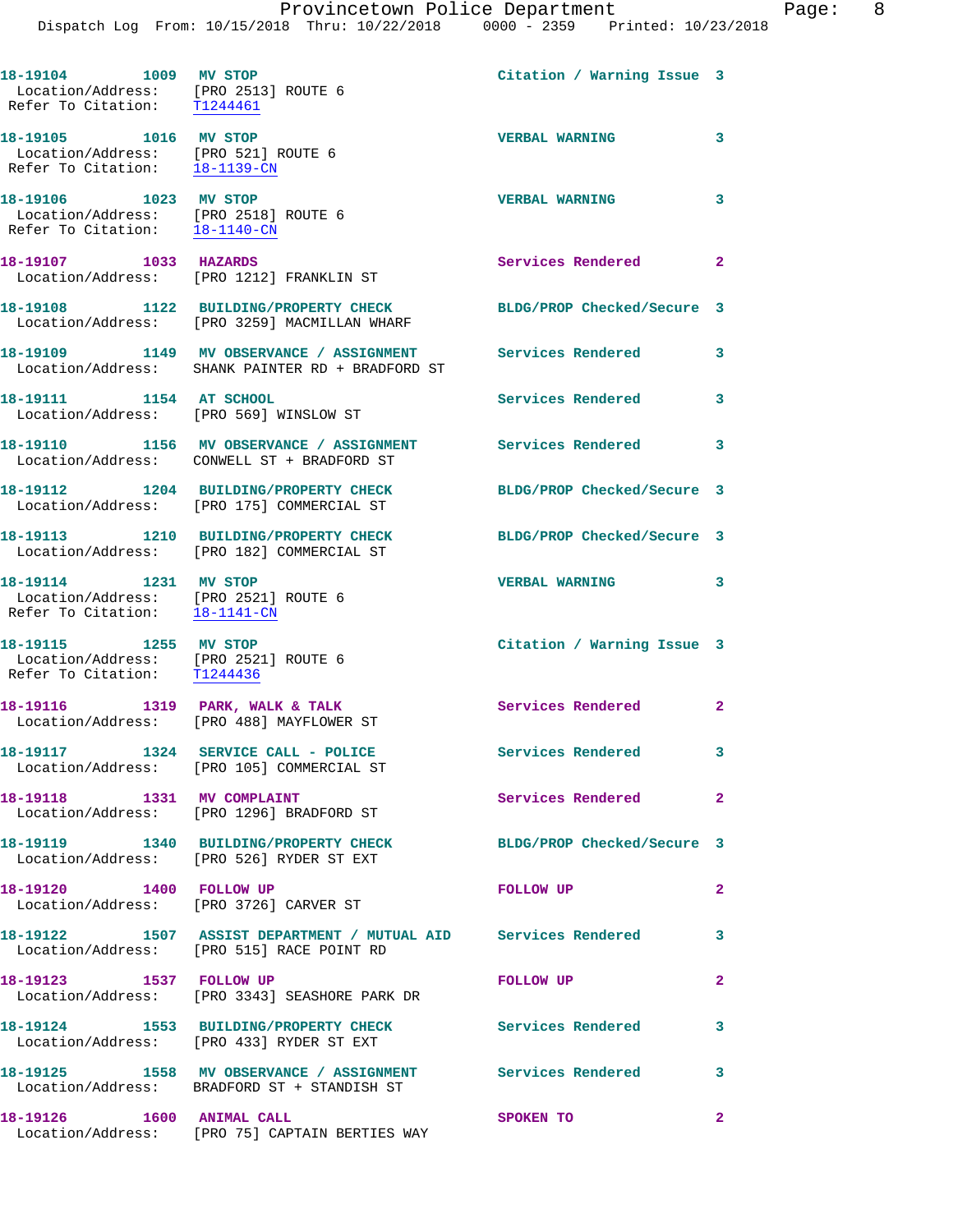| 18-19127 1603 FOLLOW UP<br>Location/Address: [PRO 2479] ROUTE 6                           | Refer To Accident: 18-125-AC                                                                                 | <b>Services Rendered</b>   | $\mathbf{2}$   |
|-------------------------------------------------------------------------------------------|--------------------------------------------------------------------------------------------------------------|----------------------------|----------------|
| 18-19129   1650   FOLLOW UP                                                               | Location/Address: [PRO 542] SHANK PAINTER RD                                                                 | SPOKEN TO                  | $\overline{2}$ |
|                                                                                           | 18-19128 1703 MV OBSERVANCE / ASSIGNMENT<br>Location/Address: [PRO 3296] SHANK PAINTER RD                    | <b>Services Rendered</b>   | 3              |
|                                                                                           | 18-19130 1724 MV OBSERVANCE / ASSIGNMENT<br>Location/Address: [PRO 1520] BRADFORD ST                         | Services Rendered          | 3              |
| 18-19131 1732 MV STOP<br>Location/Address: COMMERCIAL ST<br>Refer To Citation: 18-1142-CN |                                                                                                              | <b>VERBAL WARNING</b>      | 3              |
|                                                                                           | 18-19132 1825 ASSIST DEPARTMENT / MUTUAL AID Services Rendered<br>Location/Address: [PRO 2499] RACE POINT RD |                            | 3              |
|                                                                                           | 18-19133 1835 BUILDING/PROPERTY CHECK<br>Location/Address: [PRO 2493] BRADFORD ST                            | Services Rendered          | 3              |
| 18-19135 2009 MV STOP                                                                     | Location/Address: [PRO 2577] BRADFORD ST<br>Refer To Citation: 18-1143-CN                                    | <b>VERBAL WARNING</b>      | 3              |
| 18-19136  2036  ALARM - GENERAL                                                           | Location/Address: [PRO 324] COMMERCIAL ST                                                                    | <b>False Alarm</b>         | $\mathbf{1}$   |
|                                                                                           | 18-19137 2103 BUILDING/PROPERTY CHECK<br>Location/Address: [PRO 530] SHANK PAINTER RD                        | BLDG/PROP Checked/Secure 3 |                |
|                                                                                           | 18-19139 2135 BUILDING/PROPERTY CHECK<br>Location/Address: [PRO 519] RACE POINT RD                           | BLDG/PROP Checked/Secure 3 |                |
|                                                                                           | 18-19138 2140 MV OBSERVANCE / ASSIGNMENT<br>Location/Address: [PRO 2577] BRADFORD ST                         | Services Rendered          | 3              |
|                                                                                           | 18-19140 2142 MV OBSERVANCE / ASSIGNMENT<br>Location/Address: BRADFORD ST + HOWLAND ST                       | Services Rendered          | 3              |
| 18-19141<br>2151 MV STOP<br>Refer To Citation: 18-1144-CN                                 | Location/Address: [PRO 1886] BRADFORD ST                                                                     | <b>VERBAL WARNING</b>      | 3              |
|                                                                                           | 18-19142 2204 BUILDING/PROPERTY CHECK<br>Location/Address: [PRO 353] COMMERCIAL ST                           | Services Rendered 3        |                |
|                                                                                           | 18-19143 2355 BUILDING/PROPERTY CHECK<br>Location/Address: [PRO 1780] JOHNSON ST                             | BLDG/PROP Checked/Secure 3 |                |
| For Date: $10/19/2018$ - Friday                                                           |                                                                                                              |                            |                |
|                                                                                           | 18-19144 0009 BUILDING/PROPERTY CHECK<br>Location/Address: [PRO 1952] COMMERCIAL ST                          | BLDG/PROP Checked/Secure 3 |                |
|                                                                                           | 18-19145 0023 MV OBSERVANCE / ASSIGNMENT<br>Location/Address: BRADFORD ST + RYDER ST                         | Services Rendered          | 3              |
|                                                                                           | 18-19146 0031 BUILDING/PROPERTY CHECK<br>Location/Address: [PRO 379] COMMERCIAL ST                           | BLDG/PROP Checked/Secure 3 |                |
|                                                                                           | 18-19147 0048 MV OBSERVANCE / ASSIGNMENT<br>Location/Address: HOWLAND ST + BRADFORD ST                       | Services Rendered          | 3              |
|                                                                                           | 18-19148 0129 BUILDING/PROPERTY CHECK Services Rendered<br>Location/Address: [PRO 2206] PILGRIMS LANDING     |                            | 3              |
|                                                                                           |                                                                                                              |                            |                |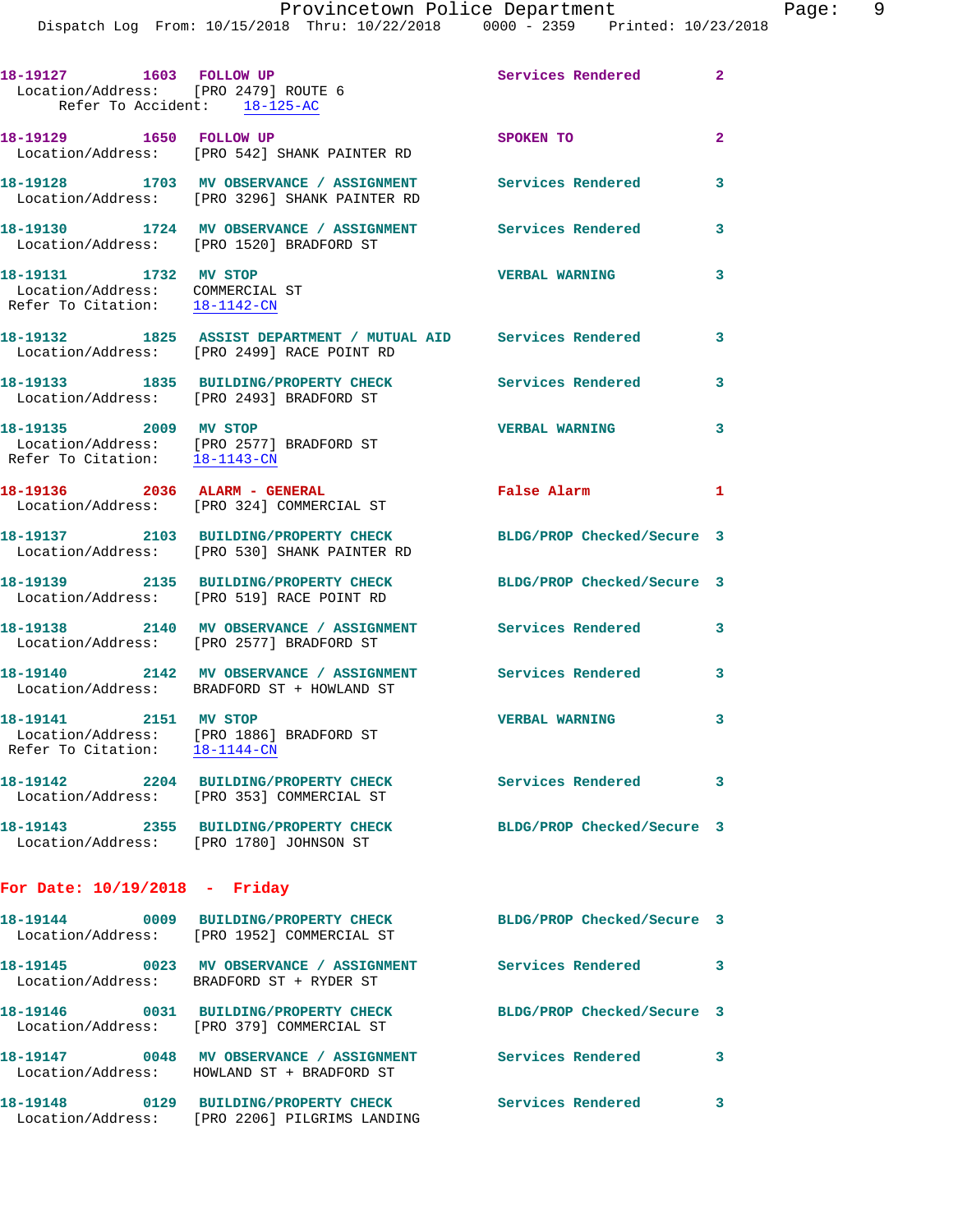|                                                                                                | Dispatch Log From: 10/15/2018 Thru: 10/22/2018 0000 - 2359 Printed: 10/23/2018                                                  | Provincetown Police Department |              | Page: 10 |  |
|------------------------------------------------------------------------------------------------|---------------------------------------------------------------------------------------------------------------------------------|--------------------------------|--------------|----------|--|
|                                                                                                | 18-19149 		 0136 BUILDING/PROPERTY CHECK Services Rendered                                                                      |                                | $\mathbf{3}$ |          |  |
|                                                                                                | Location/Address: [PRO 3259] MACMILLAN WHARF<br>18-19151 0150 ALARM - GENERAL Services Rendered                                 |                                | 1.           |          |  |
| Location/Address: COMMERCIAL ST                                                                |                                                                                                                                 |                                |              |          |  |
|                                                                                                | 18-19153     0231   MV OBSERVANCE / ASSIGNMENT      Services Rendered<br>Location/Address:   SHANK PAINTER RD + JEROME SMITH RD |                                | 3            |          |  |
|                                                                                                | 18-19152  0234  BUILDING/PROPERTY CHECK  BLDG/PROP Checked/Secure 3<br>Location/Address: [PRO 1778] SHANK PAINTER RD            |                                |              |          |  |
|                                                                                                | 18-19154 0236 BUILDING/PROPERTY CHECK BLDG/PROP Checked/Secure 3<br>Location/Address: [PRO 545] SHANK PAINTER RD                |                                |              |          |  |
| Location/Address: [PRO 512] PRINCE ST                                                          | 18-19155 0302 BUILDING/PROPERTY CHECK BLDG/PROP Checked/Secure 3                                                                |                                |              |          |  |
|                                                                                                | 18-19156 0319 BUILDING/PROPERTY CHECK BLDG/PROP Checked/Secure 3<br>Location/Address: [PRO 2539] RYDER ST EXT                   |                                |              |          |  |
| Location/Address: ROUTE 6 + SNAIL RD                                                           | 18-19157 0458 MV OBSERVANCE / ASSIGNMENT Services Rendered 3                                                                    |                                |              |          |  |
| 18-19158 0519 MV STOP<br>Location/Address: [PRO 2513] ROUTE 6<br>Refer To Citation: 18-1145-CN |                                                                                                                                 | VERBAL WARNING 3               |              |          |  |
|                                                                                                | 18-19159 0547 BUILDING/PROPERTY CHECK BLDG/PROP Checked/Secure 3<br>Location/Address: [PRO 3609] COMMERCIAL ST                  |                                |              |          |  |
|                                                                                                | 18-19160 0744 PARKED MV COMPLAINT<br>Location/Address: [PRO 1483] MECHANIC ST                                                   | Services Rendered              | $\mathbf{2}$ |          |  |
|                                                                                                | 18-19161 0755 WALK TO SCHOOL<br>Location/Address: [PRO 2043] BRADFORD ST                                                        | Services Rendered              | 3            |          |  |
|                                                                                                | 18-19163 0814 TRAFFIC CONTROL<br>Location/Address: [PRO 2277] BRADFORD ST                                                       | <b>Services Rendered</b>       | 3            |          |  |
| 18-19166 0837 MV STOP<br>Location/Address: [PRO 2513] ROUTE 6<br>Refer To Citation:            | T1244591                                                                                                                        | Citation / Warning Issue 3     |              |          |  |
| 18-19167 0838 MV STOP                                                                          | Location/Address: [PRO 539] SHANK PAINTER RD<br>Refer To Citation: $\frac{18-1147-CN}{18-1147-CN}$                              | <b>VERBAL WARNING</b>          | 3            |          |  |
|                                                                                                |                                                                                                                                 | Services Rendered              | 3            |          |  |
| Location/Address: [PRO 2521] ROUTE 6                                                           | 18-19165 0847 MV OBSERVANCE / ASSIGNMENT Services Rendered                                                                      |                                | 3            |          |  |
| 18-19168 0847 HAZARDS                                                                          | Location/Address: [PRO 1554] COMMERCIAL ST                                                                                      | Referred to Other Agency 2     |              |          |  |
| Location/Address: ROUTE 6                                                                      | 18-19170 0955 MV OBSERVANCE / ASSIGNMENT Services Rendered                                                                      |                                | 3            |          |  |
|                                                                                                | 18-19171 1027 BUILDING/PROPERTY CHECK<br>Location/Address: [PRO 516] RACE POINT RD                                              | Services Rendered              | 3            |          |  |
|                                                                                                | 18-19172 1037 MV COMPLAINT<br>Location/Address: [PRO 175] COMMERCIAL ST                                                         | Services Rendered              | $\mathbf{2}$ |          |  |
|                                                                                                | 18-19173 1104 BUILDING/PROPERTY CHECK Services Rendered 3<br>Location/Address: [PRO 2483] COMMERCIAL ST                         |                                |              |          |  |
|                                                                                                | 18-19174 1119 PARK, WALK & TALK<br>Location/Address: [PRO 526] RYDER ST EXT                                                     | Services Rendered              | 2            |          |  |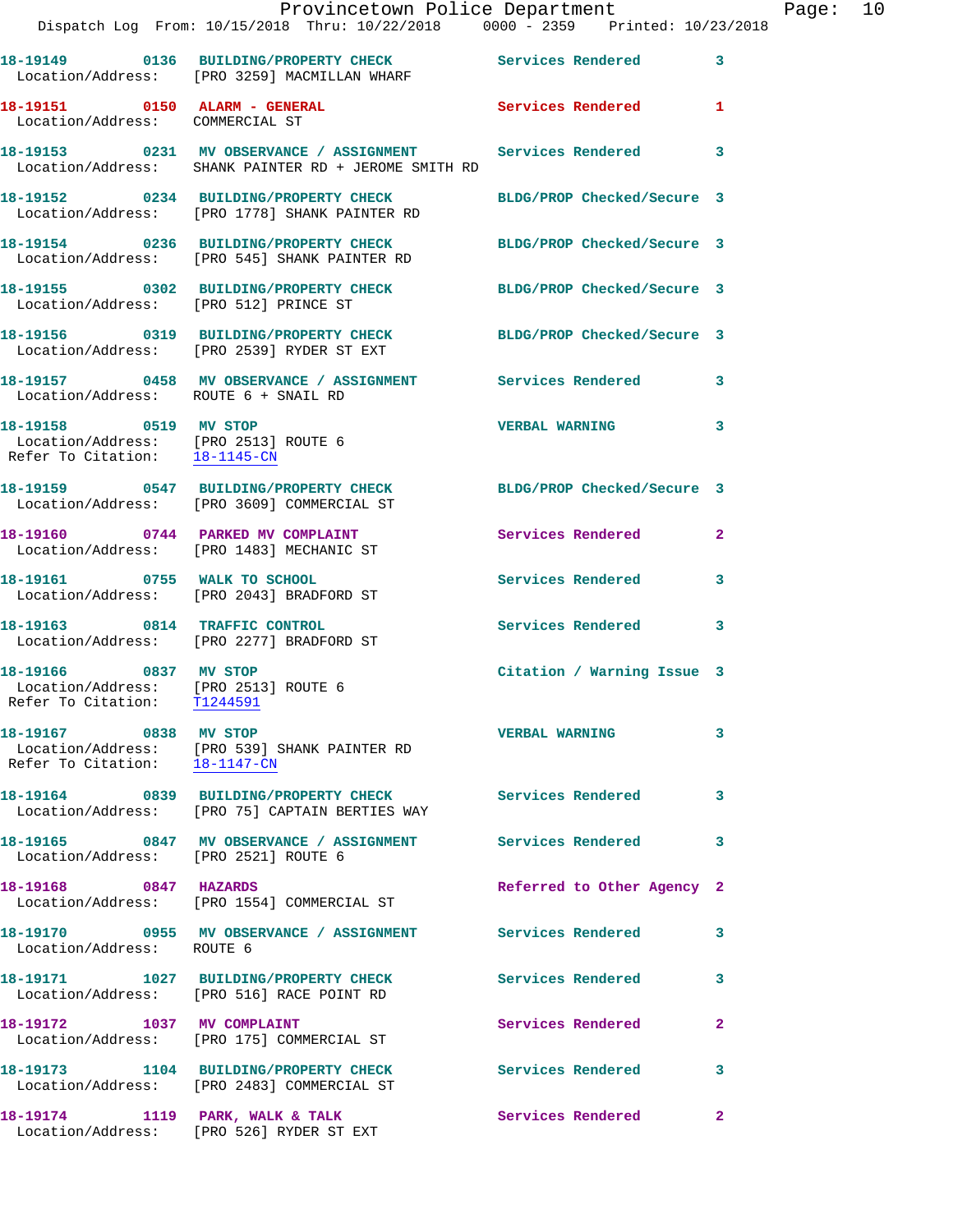|                                                                                              | 18-19175 1127 BUILDING/PROPERTY CHECK BLDG/PROP Checked/Secure 3<br>Location/Address: [PRO 2169] COMMERCIAL ST |                            |                            |
|----------------------------------------------------------------------------------------------|----------------------------------------------------------------------------------------------------------------|----------------------------|----------------------------|
| 18-19176 1128 MV COMPLAINT                                                                   | Location/Address: KENDALL LN + BRADFORD ST                                                                     | <b>GONE ON ARRIVAL</b>     | $\mathbf{2}$               |
|                                                                                              | 18-19177 1156 LARCENY / FORGERY / FRAUD<br>Location/Address: [PRO 3923] OLD COLONY WAY                         | Services Rendered          | $\overline{2}$             |
| 18-19178 1200 FOLLOW UP                                                                      | Location/Address: [PRO 2977] COMMERCIAL ST                                                                     | <b>FOLLOW UP</b>           | $\overline{2}$             |
| 18-19179 1210 MV HIT & RUN<br>Refer To Accident: 18-126-AC                                   | Location/Address: HOWLAND ST + BRADFORD ST                                                                     | Services Rendered          | $\mathbf{2}$               |
| 18-19180 1332 MV COLLISION<br>Refer To Accident: 18-127-AC                                   | Location/Address: [PRO 1882] SHANK PAINTER RD                                                                  | Services Rendered 1        |                            |
| 18-19182 1413 MV STOP<br>Location/Address: [PRO 2513] ROUTE 6<br>Refer To Citation: T1244592 |                                                                                                                | Citation / Warning Issue 3 |                            |
|                                                                                              | 18-19183 1417 COMPLAINT - GENERAL<br>Location/Address: [PRO 3458] COMMERCIAL ST                                | <b>Services Rendered</b>   | $\overline{\phantom{a}}$ 3 |
| Location/Address: ROUTE 6 + SNAIL RD                                                         | 18-19181 1420 MV OBSERVANCE / ASSIGNMENT Services Rendered                                                     |                            | 3                          |
| 18-19184 1427 MV STOP<br>Refer To Citation: 18-1148-CN                                       | Location/Address: NELSON AVE + RACE POINT RD                                                                   | <b>VERBAL WARNING</b>      | 3                          |
| 18-19185 1446 AT SCHOOL                                                                      | Location/Address: [PRO 569] WINSLOW ST                                                                         | Services Rendered 3        |                            |
|                                                                                              | 18-19186 1447 MEDICAL EMERGENCY<br>Location/Address: [PRO 527] RYDER ST EXT                                    | Transported to Hospital 1  |                            |
| 18-19187 1500 COMPLAINT - GENERAL<br>Location/Address: COMMERCIAL ST                         |                                                                                                                | Peace Restored             | 3                          |
| 18-19188 1518 LOST PROPERTY                                                                  | Location/Address: [PRO 2810] COMMERCIAL ST                                                                     | <b>Services Rendered</b>   | -3                         |
|                                                                                              | Location/Address: [PRO 3033] COMMERCIAL ST                                                                     | BLDG/PROP Checked/Secure 3 |                            |
|                                                                                              | 18-19191  1601 BUILDING/PROPERTY CHECK<br>Location/Address: [PRO 2483] COMMERCIAL ST                           | BLDG/PROP Checked/Secure 3 |                            |
| Location/Address: ROUTE 6 + SNAIL RD                                                         | 18-19192 1608 MV OBSERVANCE / ASSIGNMENT                                                                       | <b>Services Rendered</b>   | 3                          |
| 18-19193 1612 MV STOP<br>Refer To Citation: T1244576                                         | Location/Address: [PRO 525] COMMERCIAL ST                                                                      | Citation / Warning Issue 3 |                            |
| 18-19194                                                                                     | 1617 LOST PROPERTY<br>Location/Address: [PRO 542] SHANK PAINTER RD                                             | Services Rendered          | $\mathbf{3}$               |
|                                                                                              | 18-19195 1632 MV OBSERVANCE / ASSIGNMENT Services Rendered<br>Location/Address: BRADFORD ST + HOWLAND ST       |                            | 3                          |
| 18-19196 1634 MV STOP<br>Refer To Citation: T1244219                                         | Location/Address: HOWLAND ST + HARRY KEMP WAY                                                                  | Citation / Warning Issue 3 |                            |
| 18-19197                                                                                     | 1652 MV OBSERVANCE / ASSIGNMENT Services Rendered                                                              | $\sim$ 3                   |                            |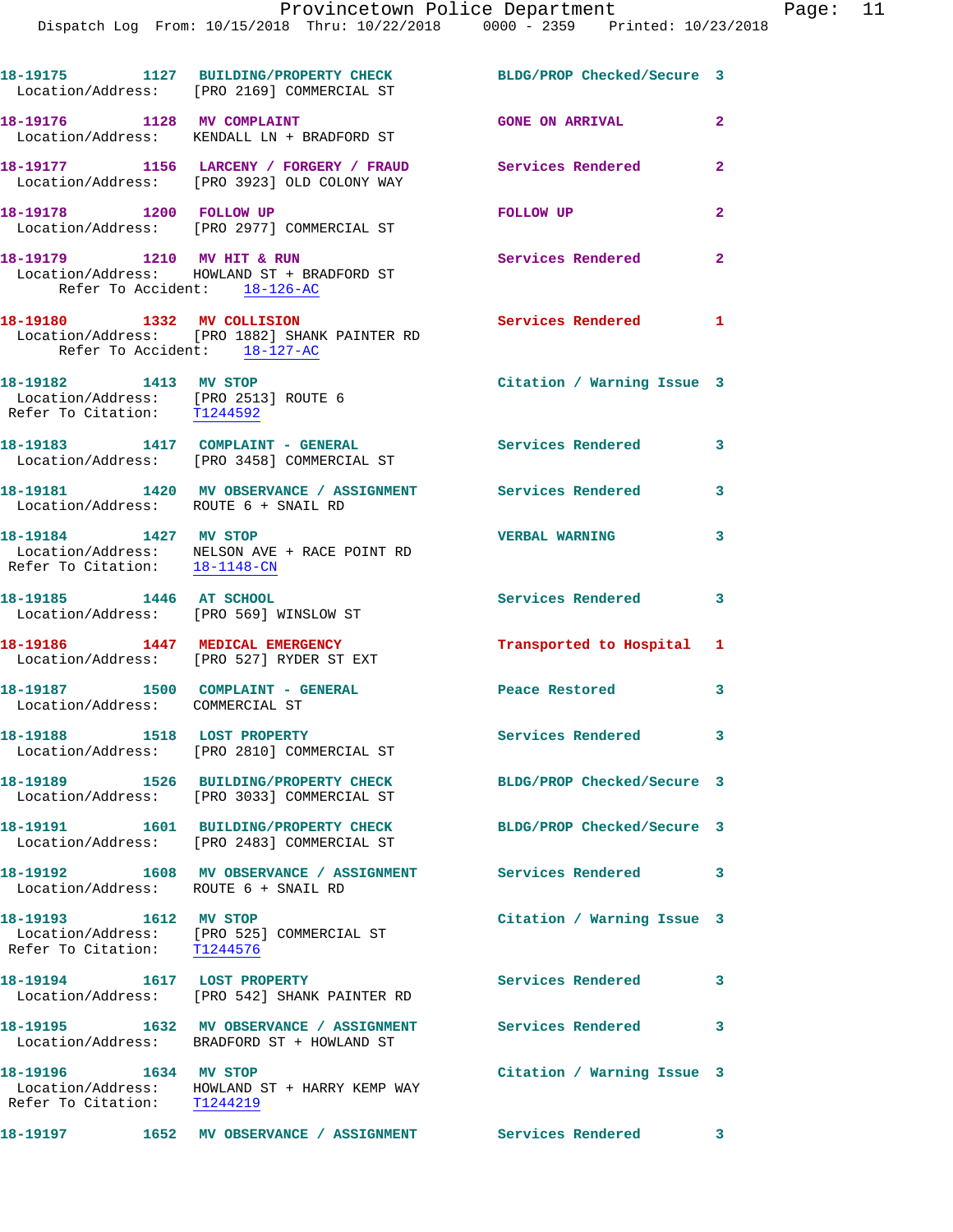|                                                                                                  | Provincetown Police Department                                                                                   |                            |                |
|--------------------------------------------------------------------------------------------------|------------------------------------------------------------------------------------------------------------------|----------------------------|----------------|
|                                                                                                  | Dispatch Log From: 10/15/2018 Thru: 10/22/2018 0000 - 2359 Printed: 10/23/2018                                   |                            |                |
|                                                                                                  | Location/Address: SHANK PAINTER RD + COURT ST                                                                    |                            |                |
| 18-19198 1713 ANIMAL CALL                                                                        | Location/Address: [PRO 2542] COMMERCIAL ST                                                                       | Could Not Locate           | $\overline{2}$ |
|                                                                                                  | 18-19199 1714 BUILDING/PROPERTY CHECK BLDG/PROP Checked/Secure 3<br>Location/Address: [PRO 447] JEROME SMITH RD  |                            |                |
|                                                                                                  | 18-19200 1722 SERVICE CALL - POLICE Services Rendered<br>Location/Address: [PRO 542] SHANK PAINTER RD            |                            | 3              |
| Refer To Citation: 18-1149-CN                                                                    | 18-19203 1831 MV STOP<br>Location/Address: [PRO 2489] BRADFORD ST                                                | <b>VERBAL WARNING</b>      | 3              |
|                                                                                                  | 18-19202 1832 BUILDING/PROPERTY CHECK Services Rendered<br>Location/Address: [PRO 3259] MACMILLAN WHARF          |                            | 3              |
| 18-19205 1932 BAR CHECK                                                                          | Location/Address: [PRO 2698] COMMERCIAL ST                                                                       | Services Rendered          | 2              |
| 18-19206 1951 MV COLLISION<br>Refer To Accident: 18-128-AC                                       | Location/Address: [PRO 1885] FRANKLIN ST                                                                         | Investigated               | 1              |
|                                                                                                  | 18-19207 2123 MEDICAL EMERGENCY<br>Location/Address: [PRO 106] COMMERCIAL ST                                     | Transported to Hospital    | 1              |
|                                                                                                  | 18-19209 2153 SERVICE CALL - POLICE Services Rendered<br>Location/Address: COMMERCIAL ST                         |                            | 3              |
| Refer To Citation: 18-1150-CN<br>Refer To Citation: 18-1151-CN                                   | 18-19210 2203 MV STOP<br>Location/Address: [PRO 106] COMMERCIAL ST                                               | <b>VERBAL WARNING</b>      | 3              |
|                                                                                                  | 18-19211 2231 BY-LAW VIOLATION<br>Location/Address: [PRO 144] COMMERCIAL ST                                      | SPOKEN TO                  | $\overline{2}$ |
| For Date: $10/20/2018$ - Saturday                                                                |                                                                                                                  |                            |                |
|                                                                                                  | 18-19212 0003 MEDICAL EMERGENCY<br>Location/Address: [PRO 32] BRADFORD ST                                        | <b>PATIENT REFUSAL</b>     | 1              |
|                                                                                                  | 18-19213 0048 BUILDING/PROPERTY CHECK BLDG/PROP Checked/Secure 3<br>Location/Address: [PRO 539] SHANK PAINTER RD |                            |                |
|                                                                                                  | 18-19214 0052 PARK, WALK & TALK<br>Location/Address: [PRO 105] COMMERCIAL ST                                     | Services Rendered          | $\overline{2}$ |
|                                                                                                  | 18-19215 0057 BUILDING/PROPERTY CHECK<br>Location/Address: [PRO 3033] COMMERCIAL ST                              | BLDG/PROP Checked/Secure 3 |                |
| 18-19217 0100 MV STOP<br>Location/Address: [PRO 37] BRADFORD ST<br>Refer To Citation: 18-1152-CN |                                                                                                                  | <b>VERBAL WARNING</b>      | 3              |
|                                                                                                  | 18-19216  0107 MV OBSERVANCE / ASSIGNMENT<br>Location/Address: BRADFORD ST + RYDER ST                            | No Action Required         | 3              |
| 18-19218 0118 MV STOP<br>Location/Address: HOWLAND ST<br>Refer To Citation: 18-1153-CN           |                                                                                                                  | <b>VERBAL WARNING</b>      | 3              |
|                                                                                                  | 18-19219 0130 MV OBSERVANCE / ASSIGNMENT Services Rendered<br>Location/Address: [PRO 2489] BRADFORD ST           |                            | 3              |
|                                                                                                  | 18-19220 0201 BUILDING/PROPERTY CHECK BLDG/PROP Checked/Secure 3<br>Location/Address: [PRO 182] COMMERCIAL ST    |                            |                |

Page: 12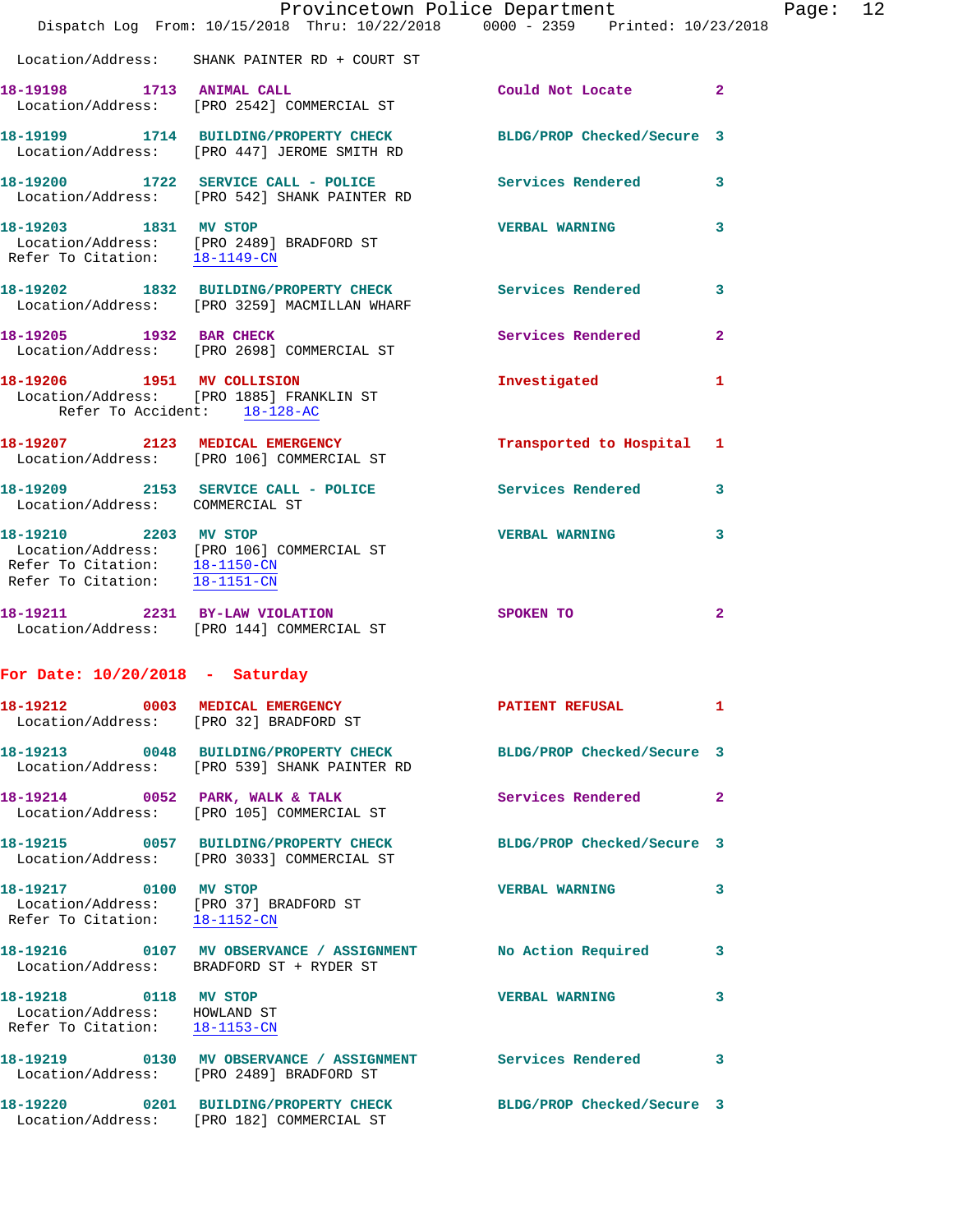|                                                                                   | Dispatch Log From: 10/15/2018 Thru: 10/22/2018 0000 - 2359 Printed: 10/23/2018                                                            |                            |                |
|-----------------------------------------------------------------------------------|-------------------------------------------------------------------------------------------------------------------------------------------|----------------------------|----------------|
|                                                                                   | 18-19221 0202 BUILDING/PROPERTY CHECK BLDG/PROP Checked/Secure 3<br>Location/Address: [PRO 2490] PROVINCELANDS RD                         |                            |                |
|                                                                                   | 18-19222 0223 BUILDING/PROPERTY CHECK BLDG/PROP Checked/Secure 3<br>Location/Address: [PRO 2977] COMMERCIAL ST                            |                            |                |
|                                                                                   | 18-19223 0225 BUILDING/PROPERTY CHECK<br>Location/Address: [PRO 2977] COMMERCIAL ST                                                       | BLDG/PROP Checked/Secure 3 |                |
|                                                                                   | 18-19224 0241 BUILDING/PROPERTY CHECK<br>Location/Address: [PRO 530] SHANK PAINTER RD                                                     | BLDG/PROP Checked/Secure 3 |                |
|                                                                                   | 18-19225 0246 MV OBSERVANCE / ASSIGNMENT Services Rendered 3<br>Location/Address: BRADFORD ST + HOWLAND ST                                |                            |                |
|                                                                                   | 18-19226 0306 BUILDING/PROPERTY CHECK<br>Location/Address: [PRO 2499] RACE POINT RD                                                       | BLDG/PROP Checked/Secure 3 |                |
|                                                                                   | 18-19227 0327 BUILDING/PROPERTY CHECK<br>Location/Address: [PRO 526] RYDER ST EXT                                                         | BLDG/PROP Checked/Secure 3 |                |
|                                                                                   | 18-19228 0338 BUILDING/PROPERTY CHECK<br>Location/Address: [PRO 1778] SHANK PAINTER RD                                                    | BLDG/PROP Checked/Secure 3 |                |
|                                                                                   | 18-19229 0447 BUILDING/PROPERTY CHECK BLDG/PROP Checked/Secure 3<br>Location/Address: [PRO 1778] SHANK PAINTER RD                         |                            |                |
|                                                                                   | 18-19230 0502 BUILDING/PROPERTY CHECK BLDG/PROP Checked/Secure 3<br>Location/Address: [PRO 3259] MACMILLAN WHARF                          |                            |                |
|                                                                                   | 18-19231 0519 BUILDING/PROPERTY CHECK Services Rendered 3<br>Location/Address: [PRO 2540] RACE POINT RD                                   |                            |                |
|                                                                                   | 18-19232 0544 BUILDING/PROPERTY CHECK<br>Location/Address: [PRO 2483] COMMERCIAL ST                                                       | BLDG/PROP Checked/Secure 3 |                |
|                                                                                   | 18-19233 6735 MV OBSERVANCE / ASSIGNMENT Services Rendered<br>Location/Address: SNAIL RD + COMMERCIAL ST                                  |                            | 3              |
|                                                                                   | 18-19234 0812 FOLLOW UP<br>Location/Address: [PRO 542] SHANK PAINTER RD                                                                   | No Action Required         | $\mathbf{2}$   |
|                                                                                   | 18-19235 0815 SERVE PROTECTION ORDER Could Not Locate<br>Location/Address: [PRO 395] COMMERCIAL ST                                        |                            | $\overline{2}$ |
|                                                                                   | 18-19236 0919 BUILDING/PROPERTY CHECK<br>Location/Address: [PRO 2977] COMMERCIAL ST                                                       | Services Rendered          | 3              |
|                                                                                   | 18-19237 0935 BUILDING/PROPERTY CHECK<br>Location/Address: [PRO 3259] MACMILLAN WHARF                                                     | Services Rendered          | 3              |
|                                                                                   | 18-19239 0937 MEDICAL EMERGENCY<br>Location/Address: [PRO 440] HARRY KEMP WAY                                                             | Transported to Hospital 1  |                |
|                                                                                   | 18-19238 0947 BUILDING/PROPERTY CHECK<br>Location/Address: [PRO 2483] COMMERCIAL ST                                                       | Services Rendered          | 3              |
| 18-19241 0955 MV STOP<br>Location/Address: ROUTE 6<br>Refer To Citation: T1244593 |                                                                                                                                           | Citation / Warning Issue 3 |                |
|                                                                                   | 18-19242 0957 MEDICAL EMERGENCY<br>Location/Address: [PRO 1245] SEASHORE PARK DR                                                          | Transported to Hospital 1  |                |
|                                                                                   | 18-19240                1000     MV  OBSERVANCE  /  ASSIGNMENT                 Services  Rendered<br>Location/Address: ROUTE 6 + SNAIL RD |                            | 3              |
|                                                                                   |                                                                                                                                           |                            |                |

Provincetown Police Department Page: 13

**18-19243 1015 MV STOP VERBAL WARNING 3**  Location/Address: ROUTE 6 Refer To Citation: 18-1154-CN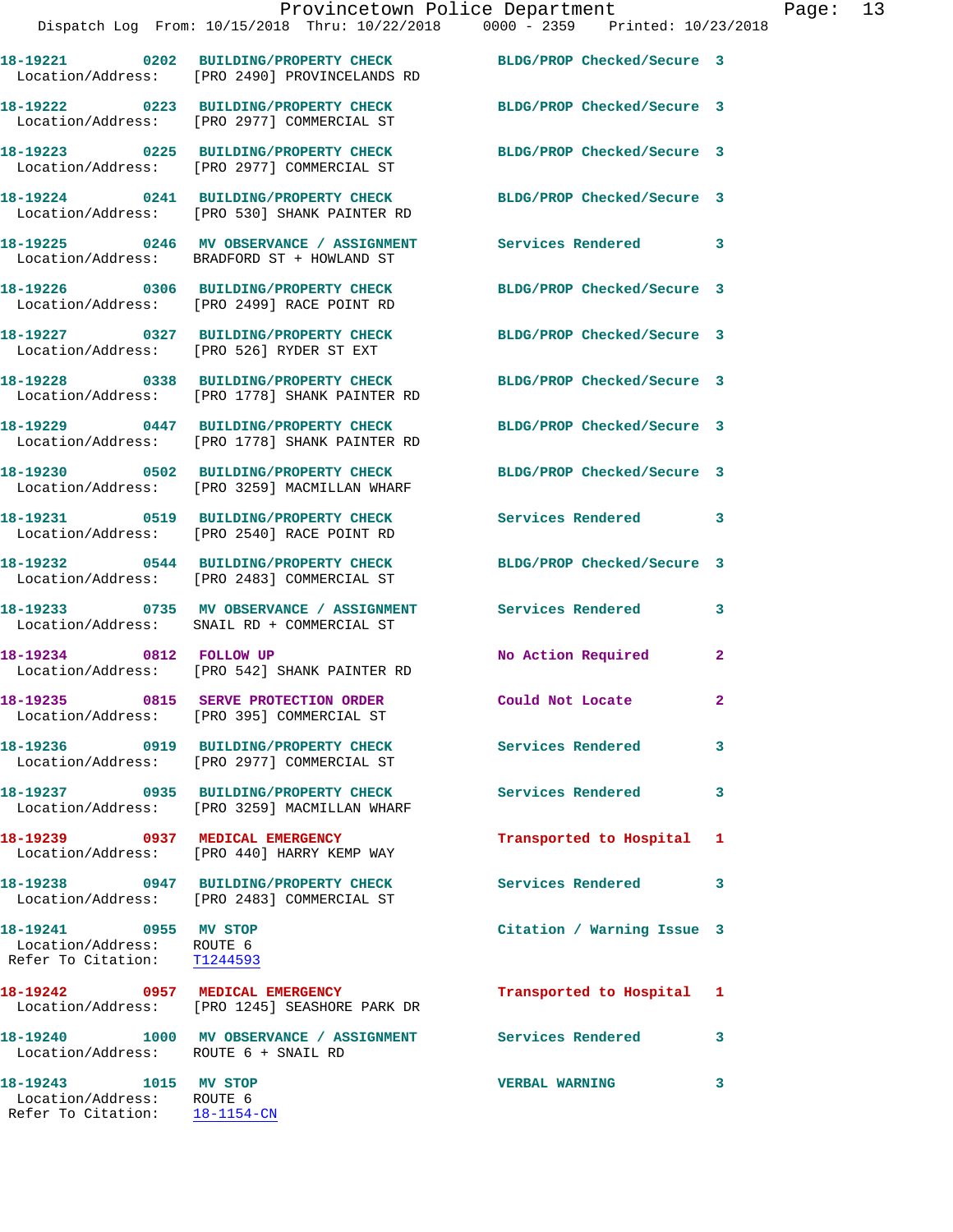|                                                                           | Provincetown Police Department<br>Dispatch Log From: 10/15/2018 Thru: 10/22/2018 0000 - 2359 Printed: 10/23/2018 |                            |                |
|---------------------------------------------------------------------------|------------------------------------------------------------------------------------------------------------------|----------------------------|----------------|
|                                                                           | 18-19244 1019 MEDICAL EMERGENCY<br>Location/Address: [PRO 440] HARRY KEMP WAY                                    | PATIENT REFUSAL            | 1              |
| Location/Address: ROUTE 6                                                 | 18-19246 1054 MV OBSERVANCE / ASSIGNMENT Services Rendered                                                       |                            | 3              |
|                                                                           | 18-19247 1107 MEDICAL EMERGENCY<br>Location/Address: [PRO 1892] SHANK PAINTER RD                                 | Transported to Hospital    | 1              |
| Location/Address: RACE POINT RD                                           | 18-19248 1120 SERVICE CALL - POLICE Services Rendered                                                            |                            | 3              |
|                                                                           | 18-19249 1144 PARK, WALK & TALK<br>Location/Address: [PRO 526] RYDER ST EXT                                      | <b>Services Rendered</b>   | $\overline{a}$ |
|                                                                           | 18-19251 1157 MV OBSERVANCE / ASSIGNMENT No Action Required<br>Location/Address: [PRO 444] HIGH POLE HILL        |                            | 3              |
| 18-19252 1210 MV STOP                                                     | Location/Address: [PRO 1174] WINTHROP ST<br>Refer To Citation: 18-1155-CN                                        | <b>VERBAL WARNING</b>      | 3              |
|                                                                           | 18-19253 1222 HARASSMENT / THREATS<br>Location/Address: [PRO 2568] COMMERCIAL ST                                 | <b>Services Rendered</b>   | $\mathbf{2}$   |
| 18-19254 1310 LOST PROPERTY                                               | Location: [PRO 3431] LOPES SQUARE                                                                                | <b>Services Rendered</b>   | 3              |
| 18-19256 1320 ALARM - FIRE<br>Location/Address: [PRO 1616] BANGS ST       |                                                                                                                  | Services Rendered          | 1              |
|                                                                           | 18-19257 1332 DISTURBANCE - FIGHT / ARGUMENT SPOKEN TO<br>Location/Address: [PRO 3194] COMMERCIAL ST             |                            | 1              |
|                                                                           | 18-19258 1355 COMPLAINT - GENERAL<br>Location/Address: [PRO 851] COMMERCIAL ST                                   | Investigated               | 3              |
| 18-19259 1434 FOLLOW UP                                                   | Location/Address: [PRO 542] SHANK PAINTER RD                                                                     | Services Rendered          | $\mathbf{2}$   |
|                                                                           | 18-19260 1512 BUILDING/PROPERTY CHECK<br>Location/Address: [PRO 564] BAYBERRY AVE                                | BLDG/PROP Checked/Secure 3 |                |
|                                                                           | 18-19261 1518 ALARM - GENERAL<br>Location/Address: [PRO 516] RACE POINT RD                                       | False Alarm                | 1              |
|                                                                           | 18-19262 1605 MEDICAL EMERGENCY<br>Location/Address: [PRO 3912] SHANK PAINTER RD                                 | <b>Services Rendered</b>   | 1              |
|                                                                           | 18-19264 1649 MV OBSERVANCE / ASSIGNMENT Services Rendered<br>Location/Address: COMMERCIAL ST + SNAIL RD         |                            | 3              |
|                                                                           | 18-19263 1651 PARK, WALK & TALK<br>Location/Address: [PRO 2500] COMMERCIAL ST                                    | Services Rendered          | $\mathbf{2}$   |
| 18-19266 1712 MV STOP<br>Refer To Citation: 18-1156-CN                    | Location/Address: [PRO 2577] BRADFORD ST                                                                         | <b>VERBAL WARNING</b>      | 3              |
| 18-19269 1900 MEDICAL EMERGENCY<br>Location/Address: [PRO 1219] WILLOW DR |                                                                                                                  | Transported to Hospital    | 1              |
| Location/Address: [PRO 4065] ROUTE 6                                      | 18-19268 1913 BUILDING/PROPERTY CHECK                                                                            | <b>Services Rendered</b>   | 3              |
| Location/Address: [PRO 3440] ROUTE 6                                      | 18-19271 1932 MV OBSERVANCE / ASSIGNMENT Services Rendered                                                       |                            | 3              |
| 18-19272 1954 LOST PROPERTY                                               |                                                                                                                  | <b>Services Rendered</b>   | 3              |

Location/Address: [PRO 269] COMMERCIAL ST

Page: 14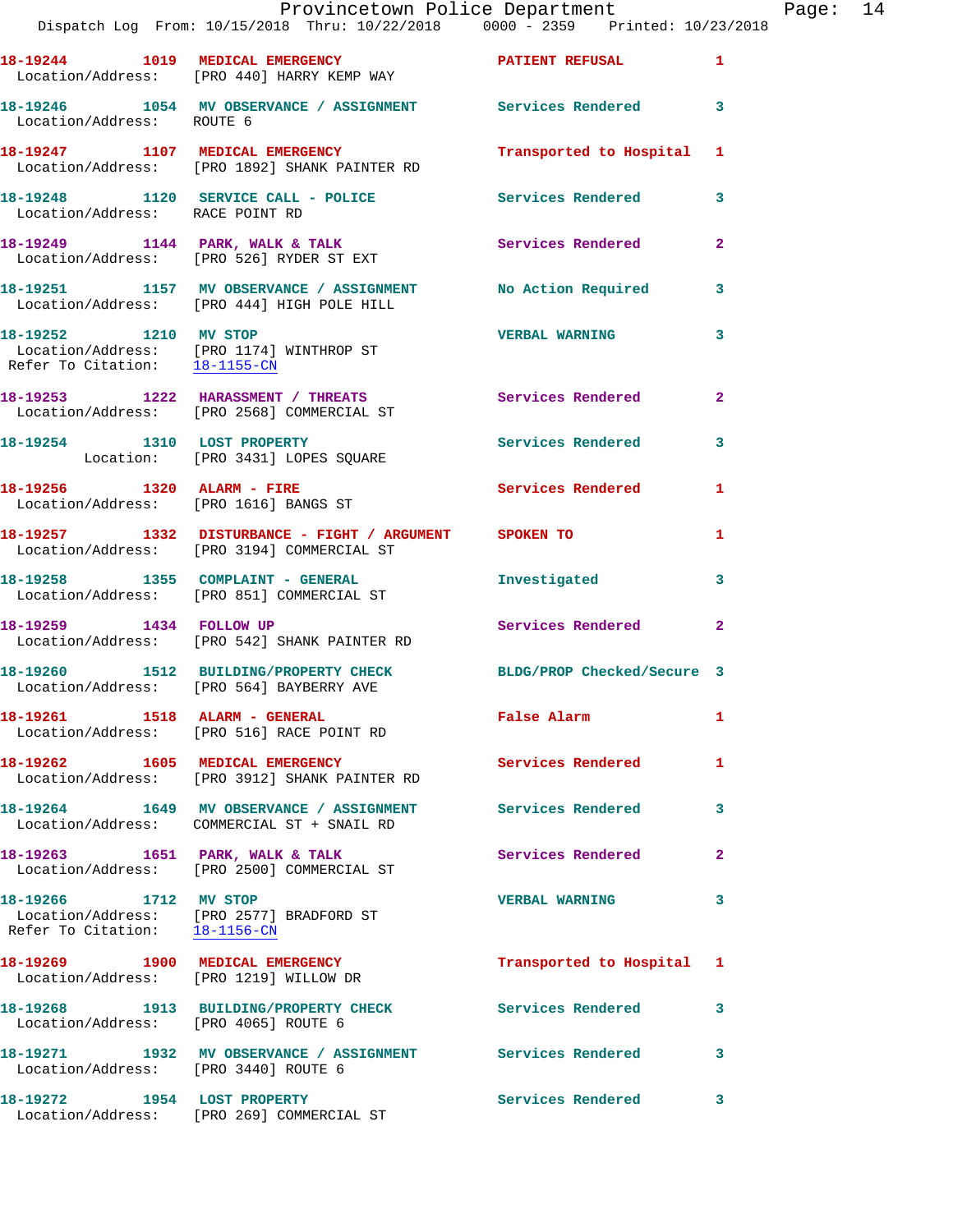|                                      | Dispatch Log From: 10/15/2018 Thru: 10/22/2018 0000 - 2359 Printed: 10/23/2018                                    | Provincetown Police Department | Page: 15     |
|--------------------------------------|-------------------------------------------------------------------------------------------------------------------|--------------------------------|--------------|
| Location/Address: ROUTE 6 + SNAIL RD | 18-19273 2034 MV OBSERVANCE / ASSIGNMENT Services Rendered 3                                                      |                                |              |
|                                      | 18-19274 2059 LOST PROPERTY<br>Location: [PRO 3431] LOPES SQUARE                                                  | Services Rendered 3            |              |
|                                      | 18-19275 2157 BUILDING/PROPERTY CHECK Services Rendered<br>Location/Address: BRADFORD ST + STANDISH ST            |                                | 3            |
|                                      | 18-19276 2328 ANIMAL CALL<br>Location/Address: [PRO 2498] CONWELL ST                                              | Services Rendered              | $\mathbf{2}$ |
|                                      | 18-19277 2330 MEDICAL EMERGENCY<br>Location/Address: [PRO 1237] MILLER HILL RD                                    | Transported to Hospital 1      |              |
| For Date: 10/21/2018 - Sunday        |                                                                                                                   |                                |              |
|                                      | 18-19278 0008 BUILDING/PROPERTY CHECK BLDG/PROP Checked/Secure 3<br>Location/Address: [PRO 1989] COMMERCIAL ST    |                                |              |
|                                      | 18-19279 0025 MV STOP<br>Location/Address: ANTHONY ST + BRADFORD ST<br>Refer To Citation: $\frac{18-1157-CM}{\ }$ | <b>VERBAL WARNING</b>          | 3            |
|                                      | 18-19280 0038 MV OBSERVANCE / ASSIGNMENT Services Rendered 3<br>Location/Address: HOWLAND ST + BRADFORD ST        |                                |              |
|                                      | 18-19281 0046 MV OBSERVANCE / ASSIGNMENT No Action Required 3<br>Location/Address: [PRO 2577] BRADFORD ST         |                                |              |
|                                      | 18-19282 0132 BUILDING/PROPERTY CHECK BLDG/PROP Checked/Secure 3<br>Location/Address: [PRO 530] SHANK PAINTER RD  |                                |              |
|                                      | 18-19283 0137 MV OBSERVANCE / ASSIGNMENT Services Rendered 3<br>Location/Address: [PRO 530] SHANK PAINTER RD      |                                |              |
|                                      | 18-19285 0145 BUILDING/PROPERTY CHECK BLDG/PROP Checked/Secure 3<br>Location/Address: [PRO 182] COMMERCIAL ST     |                                |              |
|                                      | 18-19286 0201 BUILDING/PROPERTY CHECK BLDG/PROP Checked/Secure 3<br>Location/Address: [PRO 175] COMMERCIAL ST     |                                |              |
|                                      | 18-19287 0246 BUILDING/PROPERTY CHECK BLDG/PROP Checked/Secure 3<br>Location/Address: [PRO 1952] COMMERCIAL ST    |                                |              |
|                                      | 18-19288 0255 BUILDING/PROPERTY CHECK BLDG/PROP Checked/Secure 3<br>Location/Address: [PRO 1638] COMMERCIAL ST    |                                |              |
|                                      | 18-19289 0301 BUILDING/PROPERTY CHECK<br>Location/Address: [PRO 3259] MACMILLAN WHARF                             | Services Rendered 3            |              |
| Location/Address: [PRO 521] ROUTE 6  | 18-19290 0404 BUILDING/PROPERTY CHECK Services Rendered                                                           |                                | 3            |
|                                      | 18-19291 0519 BUILDING/PROPERTY CHECK BLDG/PROP Checked/Secure 3<br>Location/Address: [PRO 530] SHANK PAINTER RD  |                                |              |
|                                      | 18-19292 0534 BUILDING/PROPERTY CHECK BLDG/PROP Checked/Secure 3<br>Location/Address: [PRO 440] HARRY KEMP WAY    |                                |              |
|                                      | 18-19293 0555 BUILDING/PROPERTY CHECK BLDG/PROP Checked/Secure 3<br>Location/Address: [PRO 519] RACE POINT RD     |                                |              |
|                                      | 18-19294 0602 MV OBSERVANCE / ASSIGNMENT<br>Location/Address: [PRO 3912] SHANK PAINTER RD                         | No Action Required             | 3            |
|                                      | 18-19295 0616 BUILDING/PROPERTY CHECK Services Rendered<br>Location/Address: [PRO 433] RYDER ST EXT               |                                | 3            |
|                                      |                                                                                                                   | Services Rendered 1            |              |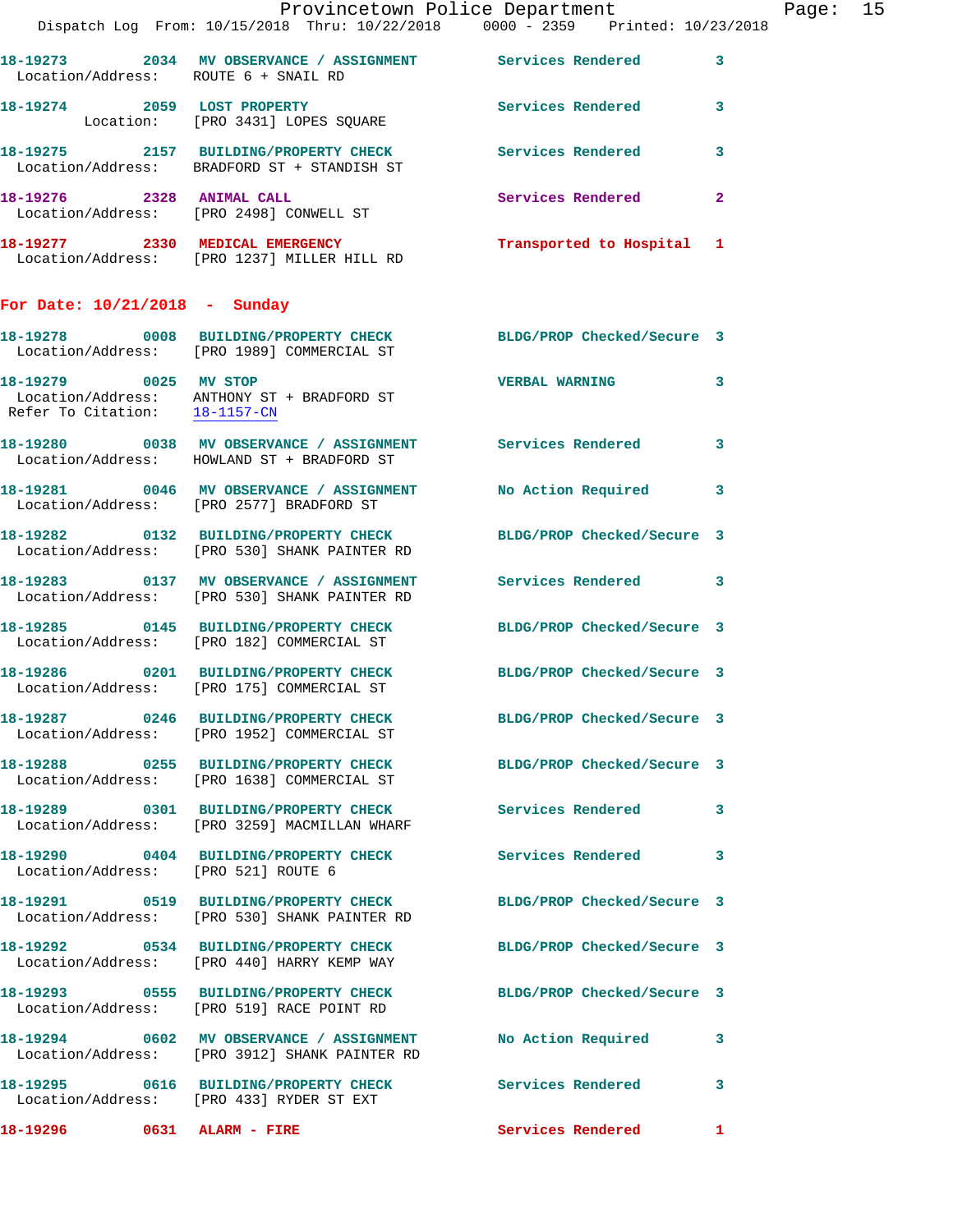|                                                                                     | Dispatch Log From: 10/15/2018 Thru: 10/22/2018 0000 - 2359 Printed: 10/23/2018                                       | Provincetown Police Department          |                         | Page:        | 16 |
|-------------------------------------------------------------------------------------|----------------------------------------------------------------------------------------------------------------------|-----------------------------------------|-------------------------|--------------|----|
|                                                                                     | Location/Address: [PRO 2702] COMMERCIAL ST                                                                           |                                         |                         |              |    |
| Location/Address: [PRO 2521] ROUTE 6                                                | 18-19297 0829 MV OBSERVANCE / ASSIGNMENT Services Rendered 3                                                         |                                         |                         |              |    |
|                                                                                     | 18-19298 0900 BUILDING/PROPERTY CHECK Services Rendered<br>Location/Address: [PRO 2977] COMMERCIAL ST                |                                         | $\mathbf{3}$            |              |    |
|                                                                                     | 18-19299 0912 BUILDING/PROPERTY CHECK Services Rendered 3<br>Location/Address: [PRO 2500] COMMERCIAL ST              |                                         |                         |              |    |
|                                                                                     | 18-19300 0916 BUILDING/PROPERTY CHECK Services Rendered 3<br>Location/Address: [PRO 3259] MACMILLAN WHARF            |                                         |                         |              |    |
| 18-19302 0920 MV STOP<br>Refer To Citation: T1244594                                | Location/Address: [PRO 3670] SHANK PAINTER RD                                                                        | Citation / Warning Issue 3              |                         |              |    |
|                                                                                     | 18-19301 0929 MV OBSERVANCE / ASSIGNMENT Services Rendered 3<br>Location/Address: SHANK PAINTER RD + JEROME SMITH RD |                                         |                         |              |    |
|                                                                                     | 18-19303 0944 BUILDING/PROPERTY CHECK Services Rendered 3<br>Location/Address: [PRO 518] RACE POINT RD               |                                         |                         |              |    |
| 18-19305 0959 HAZARDS                                                               | Location/Address: [PRO 136] COMMERCIAL ST                                                                            | Removed Hazard 2                        |                         |              |    |
|                                                                                     | 18-19306 1011 PARKING COMPLAINT<br>Location/Address: [PRO 106] COMMERCIAL ST                                         | Citation / Warning Issue 3              |                         |              |    |
|                                                                                     | 18-19307 1031 BUILDING/PROPERTY CHECK Services Rendered 3<br>Location/Address: [PRO 2490] PROVINCELANDS RD           |                                         |                         |              |    |
|                                                                                     | 18-19308 1117 BUILDING/PROPERTY CHECK<br>Location/Address: [PRO 2499] RACE POINT RD                                  | <b>Services Rendered</b>                | $\mathbf{3}$            |              |    |
| 18-19309 1118 MV STOP<br>Location/Address: ROUTE 6<br>Refer To Citation: 18-1158-CN |                                                                                                                      | <b>VERBAL WARNING</b>                   | 3                       |              |    |
|                                                                                     | 18-19310 1129 MV COLLISION<br>Location/Address: BRADFORD ST + MECHANIC ST<br>Refer To Accident: 18-129-AC            | Investigated                            | $\mathbf{1}$            | $\mathbf{2}$ |    |
|                                                                                     | 18-19311 1218 MV OBSERVANCE / ASSIGNMENT Services Rendered 3<br>Location/Address: [PRO 1892] SHANK PAINTER RD        |                                         |                         |              |    |
| 18-19312 1219 LOST PROPERTY                                                         | Location/Address: [PRO 3443] COMMERCIAL ST                                                                           | Services Rendered                       | $\overline{\mathbf{3}}$ |              |    |
| 18-19313 1232 ANIMAL CALL                                                           | Location/Address: [PRO 747] BRADFORD ST                                                                              | SPOKEN TO DESCRIPTION OF REAL PROPERTY. | $\mathbf{2}$            |              |    |
|                                                                                     | 18-19315 1315 GENERAL INFO<br>Location/Address: [PRO 542] SHANK PAINTER RD                                           | No Action Required 3                    |                         |              |    |
| 18-19316 1350 LOST PROPERTY                                                         | Location: [PRO 3431] LOPES SQUARE                                                                                    | Services Rendered                       | 3                       |              |    |
|                                                                                     | 18-19317 1352 GENERAL INFO<br>Location/Address: [PRO 1873] COMMERCIAL ST                                             | SPOKEN TO                               | 3                       |              |    |
|                                                                                     | 18-19318    1410    ALARM - FIRE<br>Location/Address: [PRO 323] COMMERCIAL ST                                        | Services Rendered                       | 1                       |              |    |
|                                                                                     | 18-19320 1550 COMPLAINT - GENERAL<br>Location/Address: [PRO 1638] COMMERCIAL ST                                      | No Action Required 3                    |                         |              |    |
|                                                                                     | 18-19321 1616 MV OBSERVANCE / ASSIGNMENT Services Rendered 3<br>Location/Address: HIGH POLE HILL + BRADFORD ST       |                                         |                         |              |    |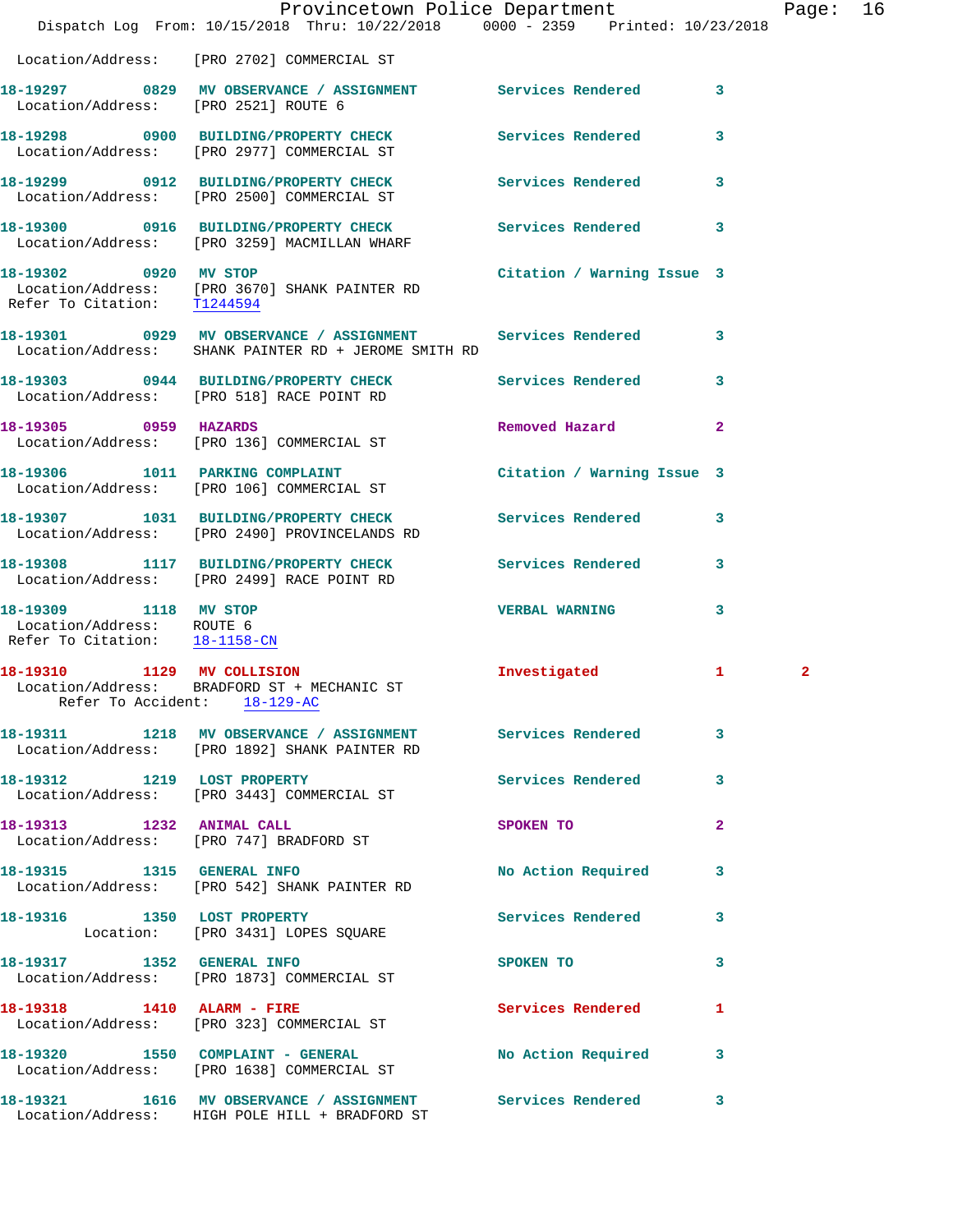|                                         | Provincetown Police Department<br>Dispatch Log From: 10/15/2018 Thru: 10/22/2018 0000 - 2359 Printed: 10/23/2018 |                            |                |
|-----------------------------------------|------------------------------------------------------------------------------------------------------------------|----------------------------|----------------|
|                                         | 18-19322 1811 BUILDING/PROPERTY CHECK Services Rendered<br>Location/Address: [PRO 2206] PILGRIMS LANDING         |                            | 3              |
|                                         | 18-19323 1824 BUILDING/PROPERTY CHECK Services Rendered<br>Location/Address: [PRO 75] CAPTAIN BERTIES WAY        |                            | 3              |
| 18-19324 1840 LOST PROPERTY             | Location/Address: [PRO 569] WINSLOW ST                                                                           | Services Rendered          | 3              |
|                                         | 18-19325 2044 MV OBSERVANCE / ASSIGNMENT Services Rendered<br>Location/Address: [PRO 2577] BRADFORD ST           |                            | 3              |
| Refer To Citation: T1244447             | 18-19326 2046 MV STOP<br>Location/Address: HIGH POLE HILL + BRADFORD ST                                          | Citation / Warning Issue 3 |                |
| 18-19327 2059 MV STOP                   | Location/Address: [PRO 4041] BRADFORD ST                                                                         | <b>VERBAL WARNING</b>      | 3              |
|                                         | 18-19328 2222 TRESPASS<br>Location/Address: [PRO 3236] COMMERCIAL ST                                             | <b>SPOKEN TO</b>           | $\mathbf{2}$   |
| 18-19329 2236 LOST PROPERTY             | Location/Address: [PRO 106] COMMERCIAL ST                                                                        | Services Rendered          | 3              |
| For Date: $10/22/2018$ - Monday         |                                                                                                                  |                            |                |
|                                         | 18-19331 0004 BUILDING/PROPERTY CHECK Services Rendered<br>Location/Address: [PRO 3430] COMMERCIAL ST            |                            | 3              |
| 18-19333 0031 BAR CHECK                 | Location/Address: [PRO 2737] COMMERCIAL ST                                                                       | Services Rendered          | $\overline{a}$ |
| 18-19334 0040 BAR CHECK                 | Location/Address: [PRO 3443] COMMERCIAL ST                                                                       | Services Rendered          | $\mathbf{2}$   |
|                                         | 18-19335 0044 BUILDING/PROPERTY CHECK<br>Location/Address: [PRO 186] COMMERCIAL ST                               | BLDG/PROP Checked/Secure 3 |                |
|                                         | 18-19336 0104 BUILDING/PROPERTY CHECK BLDG/PROP Checked/Secure 3<br>Location/Address: [PRO 1638] COMMERCIAL ST   |                            |                |
| Location/Address: [PRO 595] BRADFORD ST | 18-19337 0112 MV OBSERVANCE / ASSIGNMENT Services Rendered                                                       |                            | 3              |
|                                         | 18-19338 0204 BUILDING/PROPERTY CHECK BLDG/PROP Checked/Secure 3<br>Location/Address: [PRO 3151] COMMERCIAL ST   |                            |                |
| Location/Address: [PRO 413] CONWELL ST  | 18-19339 0251 BUILDING/PROPERTY CHECK BLDG/PROP Checked/Secure 3                                                 |                            |                |
|                                         | 18-19340 0345 BUILDING/PROPERTY CHECK BLDG/PROP Checked/Secure 3<br>Location/Address: [PRO 440] HARRY KEMP WAY   |                            |                |
| Location/Address: SNAIL RD + ROUTE 6    | 18-19341 0503 MV OBSERVANCE / ASSIGNMENT Services Rendered                                                       |                            | 3              |
| 18-19342 0730 911 - GENERAL             | Location/Address: [PRO 2977] COMMERCIAL ST                                                                       | <b>Services Rendered</b>   | 1              |
| Location/Address: [PRO 569] WINSLOW ST  | 18-19345 0806 SERVICE CALL - POLICE                                                                              | <b>Services Rendered</b>   | 3              |
|                                         | 18-19346 0840 PARK, WALK & TALK<br>Location/Address: [PRO 488] MAYFLOWER ST                                      | Services Rendered          | 2              |
|                                         | 18-19347 0853 BUILDING/PROPERTY CHECK<br>Location/Address: [PRO 3259] MACMILLAN WHARF                            | Services Rendered          | 3              |
|                                         | 18-19348 0854 BUILDING/PROPERTY CHECK                                                                            | <b>Services Rendered</b>   | 3              |

Page:  $17$ <br>18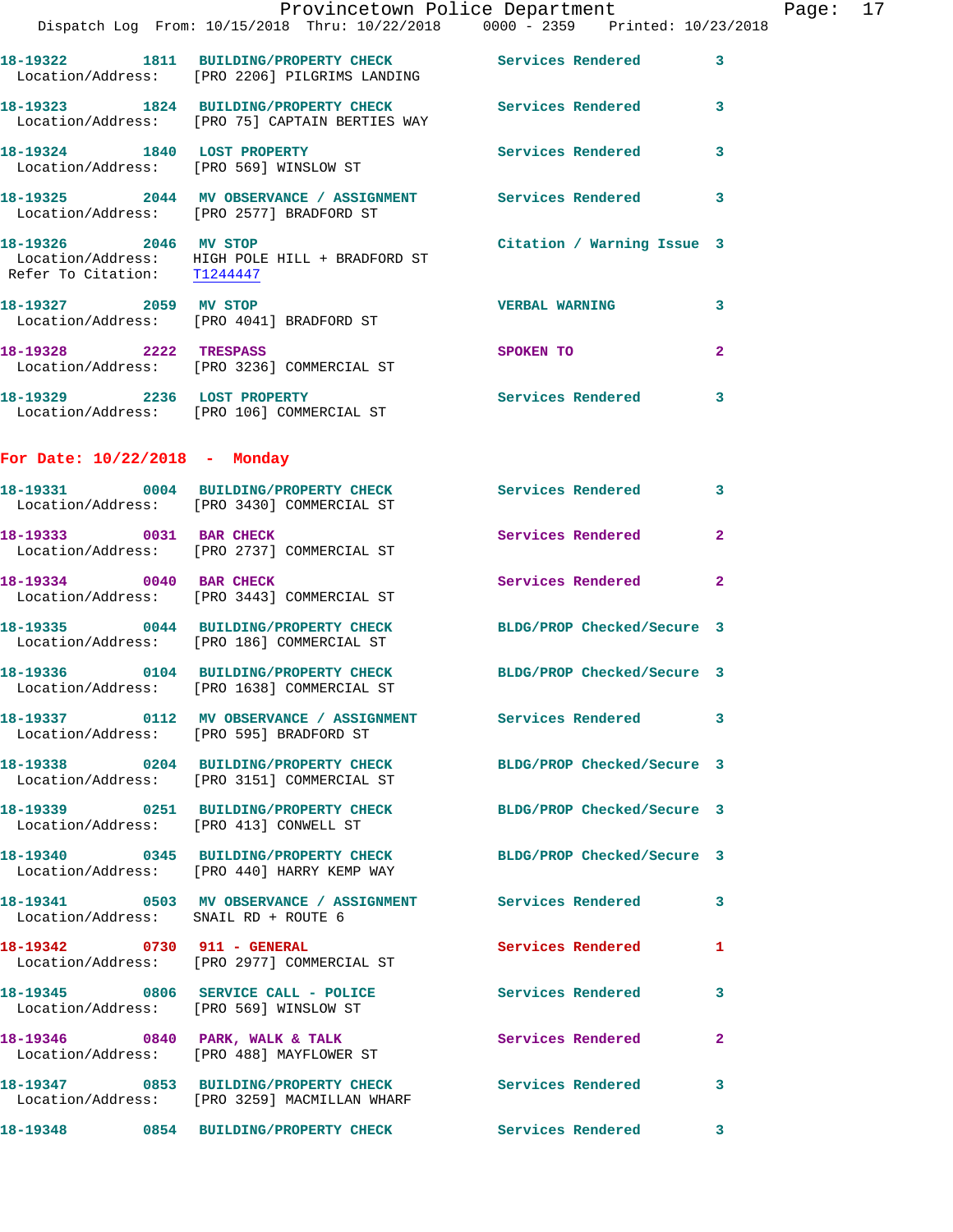|                                                                                                                                       | Dispatch Log From: 10/15/2018 Thru: 10/22/2018 0000 - 2359 Printed: 10/23/2018                                      | Provincetown Police Department | $\mathbf P$             |
|---------------------------------------------------------------------------------------------------------------------------------------|---------------------------------------------------------------------------------------------------------------------|--------------------------------|-------------------------|
|                                                                                                                                       | Location/Address: [PRO 3430] COMMERCIAL ST                                                                          |                                |                         |
|                                                                                                                                       | 18-19349 0944 MEDICAL EMERGENCY<br>Location/Address: [PRO 701] BAKER AVE                                            | Transported to Hospital 1      |                         |
|                                                                                                                                       | 18-19350 0951 SERVICE CALL - POLICE Services Rendered<br>Location/Address: [PRO 516] RACE POINT RD                  |                                | 3                       |
| 18-19351 1106 HAZARDS                                                                                                                 | Location/Address: [PRO 336] COMMERCIAL ST                                                                           | Services Rendered              | $\overline{2}$          |
|                                                                                                                                       | 18-19352 1107 ALARM - GENERAL<br>Location/Address: [PRO 3634] COMMERCIAL ST                                         | False Alarm                    | 1                       |
| 18-19353 1134 MV STOP                                                                                                                 | $\begin{tabular}{ll} Location/Address: & WASHINGTON AVE + COMMERCIAL STRefer To Citation: & T1244462 \end{tabular}$ | Citation / Warning Issue 3     |                         |
| 18-19354 1152 MV STOP<br>Location/Address: [PRO 521] ROUTE 6<br>Refer To Citation: <u>18-1159-CN</u><br>Refer To Citation: 18-1160-CN |                                                                                                                     | <b>VERBAL WARNING</b>          | 3                       |
| Refer To Arrest: 18-189-AR                                                                                                            | 18-19355 1216 FOLLOW UP<br>Location/Address: [PRO 542] SHANK PAINTER RD                                             | FOLLOW UP                      | $\overline{2}$          |
| 18-19356 1246 MV STOP<br>Location/Address: [PRO 2518] ROUTE 6<br>Refer To Citation: T1244463                                          |                                                                                                                     | Citation / Warning Issue 3     |                         |
|                                                                                                                                       | 18-19357 1252 SERVICE CALL - POLICE<br>Location/Address: [PRO 516] RACE POINT RD                                    | Services Rendered              | $\overline{\mathbf{3}}$ |
| 18-19359 1312 MV STOP<br>Location/Address: [PRO 2521] ROUTE 6<br>Refer To Citation: 18-1161-CN                                        |                                                                                                                     | <b>VERBAL WARNING</b>          | 3                       |
|                                                                                                                                       | 18-19358 1316 MV OBSERVANCE / ASSIGNMENT Services Rendered<br>Location/Address: RACE POINT RD + SEASHORE PARK DR    |                                | 3                       |
| 18-19360<br>1607                                                                                                                      | MEDICAL EMERGENCY<br>Location/Address: [PRO 1449] ATKINS MAYO RD                                                    | Transported to Hospital 1      |                         |
|                                                                                                                                       | 18-19361 1719 BUILDING/PROPERTY CHECK<br>Location/Address: [PRO 2483] COMMERCIAL ST                                 | Services Rendered              | 3                       |
| Location/Address: ROUTE 6 + SNAIL RD                                                                                                  | 18-19362 1729 MV OBSERVANCE / ASSIGNMENT Services Rendered                                                          |                                | 3                       |
| 18-19363 1734 MV STOP<br>Location/Address: ROUTE 6<br>Refer To Citation: T1244595                                                     |                                                                                                                     | Citation / Warning Issue 3     |                         |
|                                                                                                                                       | 18-19364 1804 BUILDING/PROPERTY CHECK<br>Location/Address: [PRO 3430] COMMERCIAL ST                                 | Services Rendered              | 3                       |
|                                                                                                                                       | 18-19365 1809 BUILDING/PROPERTY CHECK<br>Location/Address: [PRO 2977] COMMERCIAL ST                                 | Services Rendered              | 3                       |
|                                                                                                                                       | 18-19367 1817 BUILDING/PROPERTY CHECK<br>Location/Address: [PRO 2169] COMMERCIAL ST                                 | BLDG/PROP Checked/Secure 3     |                         |
|                                                                                                                                       | 18-19366 1820 PARK, WALK & TALK<br>Location: [PRO 3431] LOPES SQUARE                                                | No Action Required             | 2                       |
| 18-19368 1821 BAR CHECK                                                                                                               | Location/Address: [PRO 399] COMMERCIAL ST                                                                           | No Action Required             | 2                       |
| 18-19369 1825 MEDICAL EMERGENCY                                                                                                       | Location/Address: [PRO 701] BAKER AVE                                                                               | Transported to Hospital 1      |                         |

age: 18